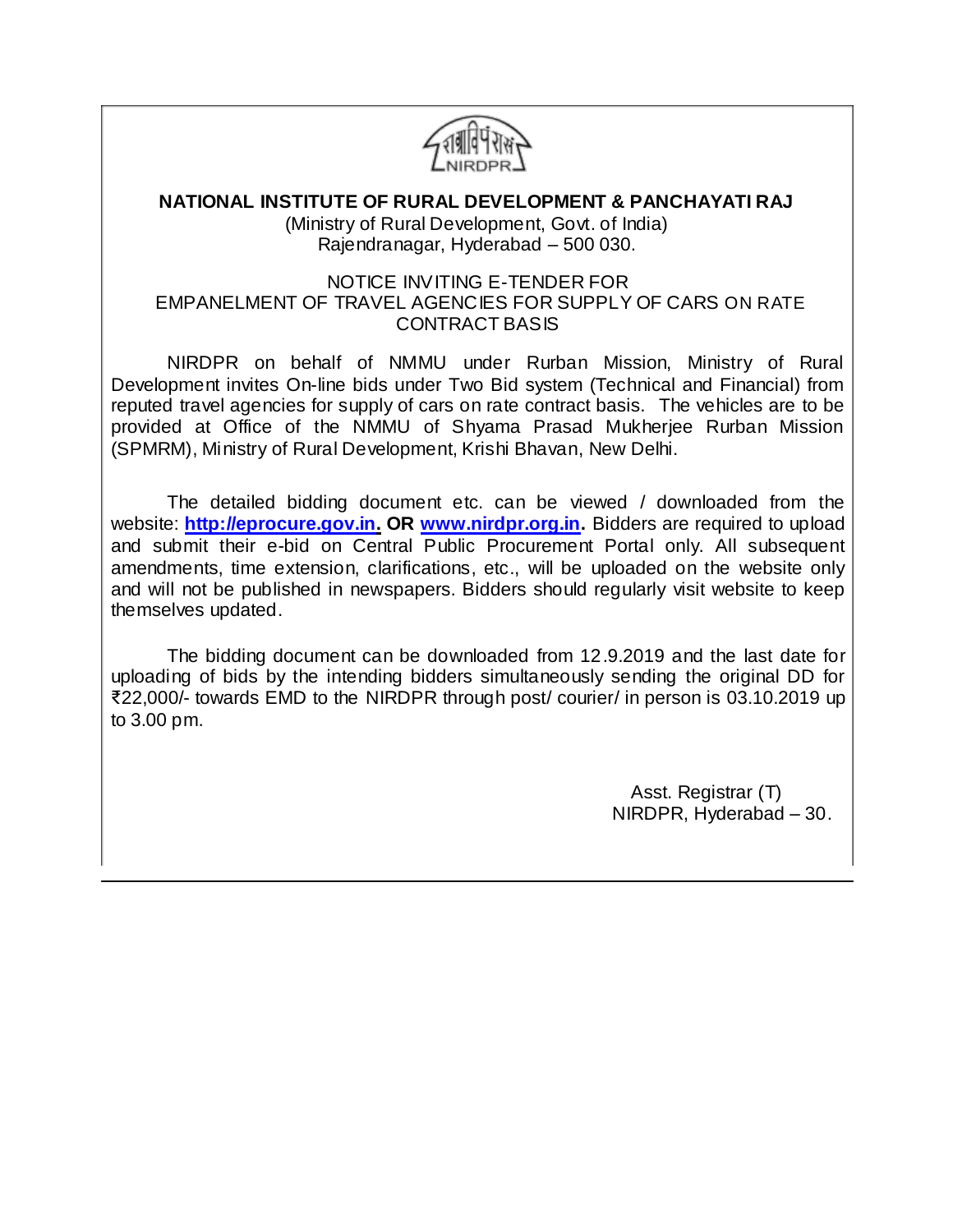

### **NATIONAL INSTITUTE OF RURAL DEVELOPMENT & PANCHAYATI RAJ**

(Ministry of Rural Development, Govt. of India) Rajendranagar, Hyderabad - 500030.

#### ... **PART-I**

#### **1. Invitation of bids**

NIRDPR on behalf of NMMU under Rurban Mission, Ministry of Rural Development invites On-line bids under Two Bid system (Technical and Financial) from reputed travel agencies for supply of cars on rate contract basis. The vehicles are to be provided at Office of the NMMU of Shyama Prasad Mukherjee Rurban Mission (SPMRM), Ministry of Rural Development, Krishi Bhavan, New Delhi. Manual bids shall not be accepted.

Tender document may be downloaded from Central Public Procurement (CPP) Portal [https://eprocure.gov.in.](https://eprocure.gov.in/) OR [www.nirdpr.org.in.](http://www.nirdpr.org.in/) The time schedule for the tendering activities shall be as under:

| 1.  | Date of notification of tender notice on CPP<br>Portal / publication in the newspaper                                                          | 12.9.2019                                                                                                                                           |
|-----|------------------------------------------------------------------------------------------------------------------------------------------------|-----------------------------------------------------------------------------------------------------------------------------------------------------|
| 2.  | Start of downloading of tender document by<br>the intending bidders                                                                            | 10.00 am on 12.9.2019                                                                                                                               |
| 3.  | Last date of uploading of the bids by the<br>intending bidders along with scanned copy<br>of Earnest Money Deposit                             | 3.10.2019 by 3.00 PM                                                                                                                                |
| 4.  | Last date of submission of Demand Draft in<br>original payable in favour of NIRDPR,<br><b>Hyderabad towards Earnest Money Deposit</b><br>(EMD) | 3.00 PM on 3.10.2019                                                                                                                                |
| 5.  | Amount of Earnest Money Deposit                                                                                                                | ₹ 22,000/-                                                                                                                                          |
| 6.  | Date of downloading of technical bids<br>received on-line by the last date and time                                                            | 4.10.2019 at 3.30 PM                                                                                                                                |
| 8.  | Date of downloading of financial bids                                                                                                          | To be notified later to only those bidders who<br>qualify in technical bids.                                                                        |
| 9.  | Estimated expenditure on account of hiring<br>of cars:                                                                                         | ₹ 11 lakhs                                                                                                                                          |
| 10. | <b>Tendering Authority</b>                                                                                                                     | Assistant Registrar (Trg.)<br>National Institute of Rural Development &<br>Panchayati Raj<br>Rajendranagar<br>Hyderabad 500030<br>Tel. 040-24008479 |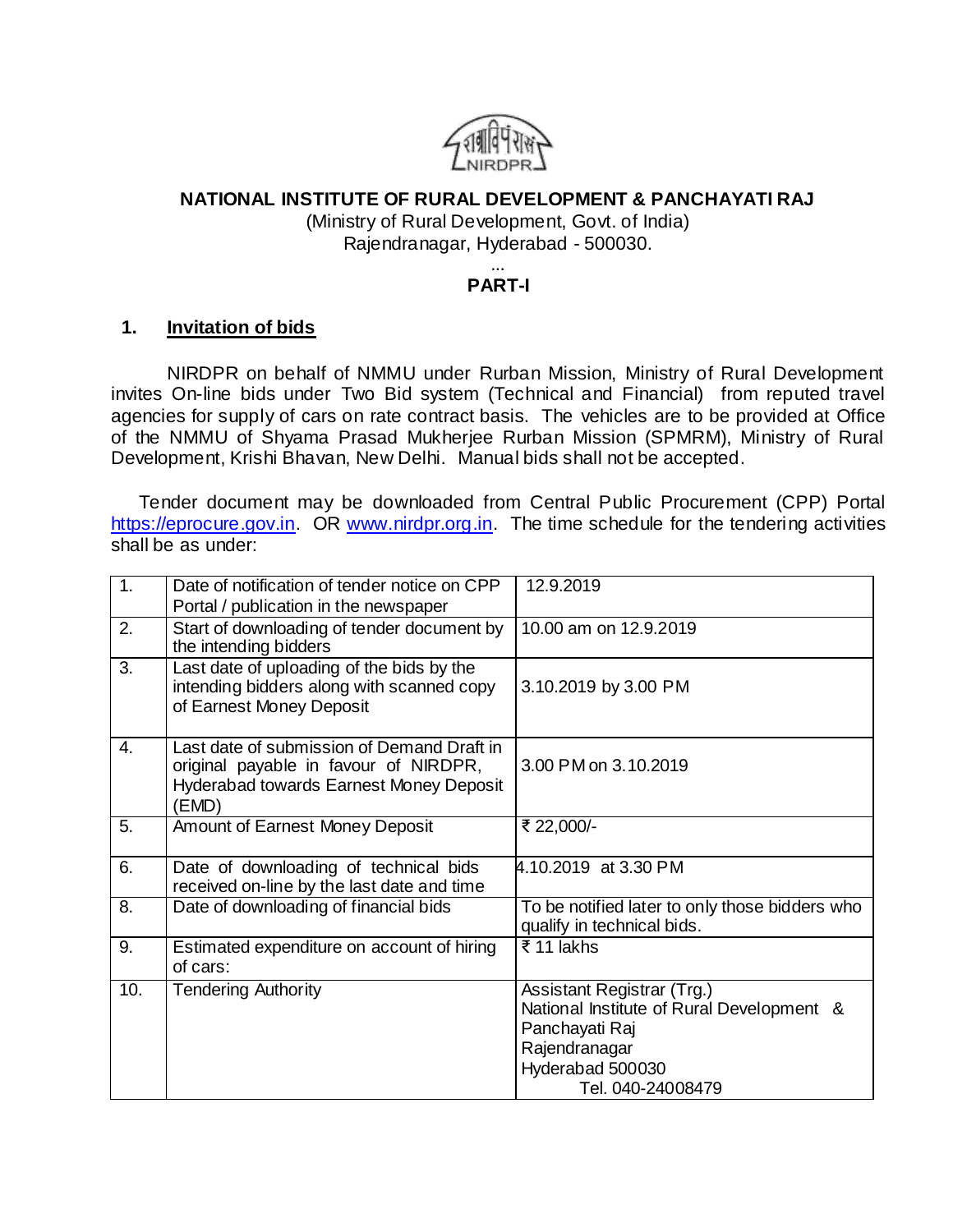# **2. Eligibility criteria for bidders and selection procedure**

- (a) Must be a registered firm/company/relevant registration certificate as applicable;
- (b) Must have well established business office in New Delhi / NCR
- (c) Should have annual turnover of at least ₹ 7.5 lakhs during the preceding three financial years i.e. 2015-16, 2016-17 and 2017-18;
- (d) Should have experience in supply of cars in the past three years preferably for Government organizations /PSUs (copies of purchase orders to be provided as evidence);
- (e) Should have valid Trade License, PAN No., GST Registration Certificate;
- (f) Must submit EMD for ₹ 22,000/- in favour of NIRDPR, payable at Hyderabad in original before the last date and time specified for bid submission;
- (g) Should not have been blacklisted by any of the Government/ Semi-Government/ Private organizations (an affidavit to be attached); and
- (h) Should own or attached on agreement atleast 10 LMV's (should not be older 5 years) .
- (2) Only technically qualified bidders on the basis of above criteria shall be shortlisted. Financial bids of only such short-listed bidders shall be downloaded.

# **3. Details of the Bid Documents**

3.1 Each BID must accompany EMD in the form of Demand Draft of Rs. 22,000/-(Rupees twenty two thousand only) issued by a Nationalised Bank in favour of **NIRDPR** payable at Hyderabad shall be submitted with the Part I-Technical Bid. BID submitted without EMD, as mentioned above will be rejected summarily.

The EMD of un-successful bidders/contractors shall be refunded only after the contract has been awarded to the successful bidder/contractor. No interest shall be paid on the EMD.

3.2 The validity of the tender will be 90 (ninety) days from the last date of submission.

3.3 NIRDPR reserves the right to reject any or all bids without assigning any reasons whatsoever. No correspondence will be entertained after submission of tender bid.

> Asst. Registrar (Trg.) NIRDPR, Hyderabad – 500 030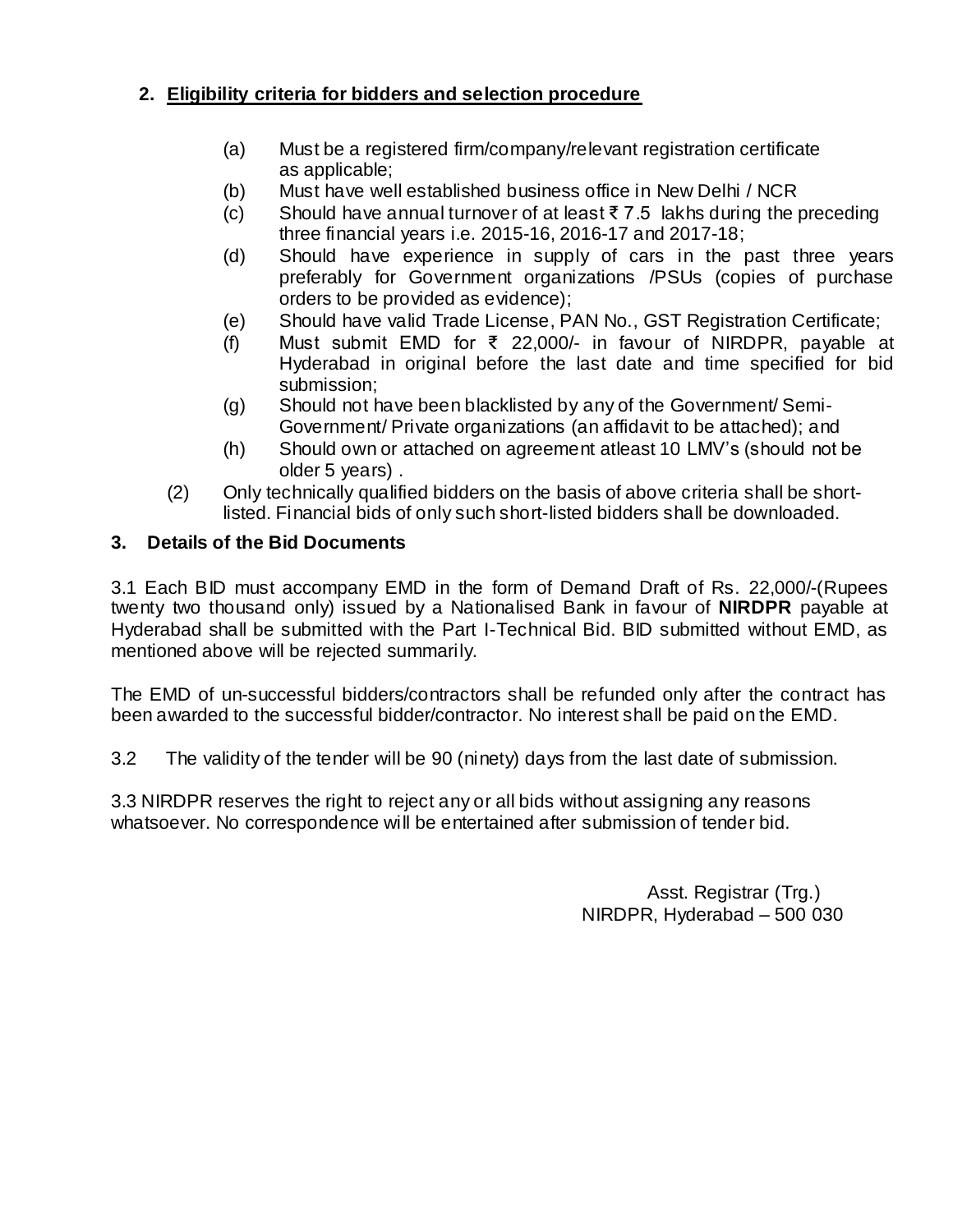#### **BID FORM**

(to be submitted on the official letter head of the bidder)

**To The Asst. Registrar (T) NIRDPR Rajendranagar Hyderabad – 500 030.**

Sir,

Having examined the bidding documents the receipt of which is hereby duly acknowledged, I/We agree to furnish required services in conformity with the Two Bid System or such portions thereof at the prices given in the Price Bid on receipt of order for the same.

I/We agree to abide by all the terms and conditions as stipulated in the bid document unconditionally, from the date of receipt of intimation from you regarding acceptance of this tender.

I/We agree to submit the bank guarantee/demand draft as specified in the bid form prescribed by your goodself for the due performance of the contract, if our bid is accepted.

I/We understand that you are not bound to accept the lowest or any bid you may receive.

> $($  ) **Signature of Bidder with Office stamp (Name and Designation of the Signatory in Capital Letters)**

Telephone No.:

FAX No.:

E-mail address: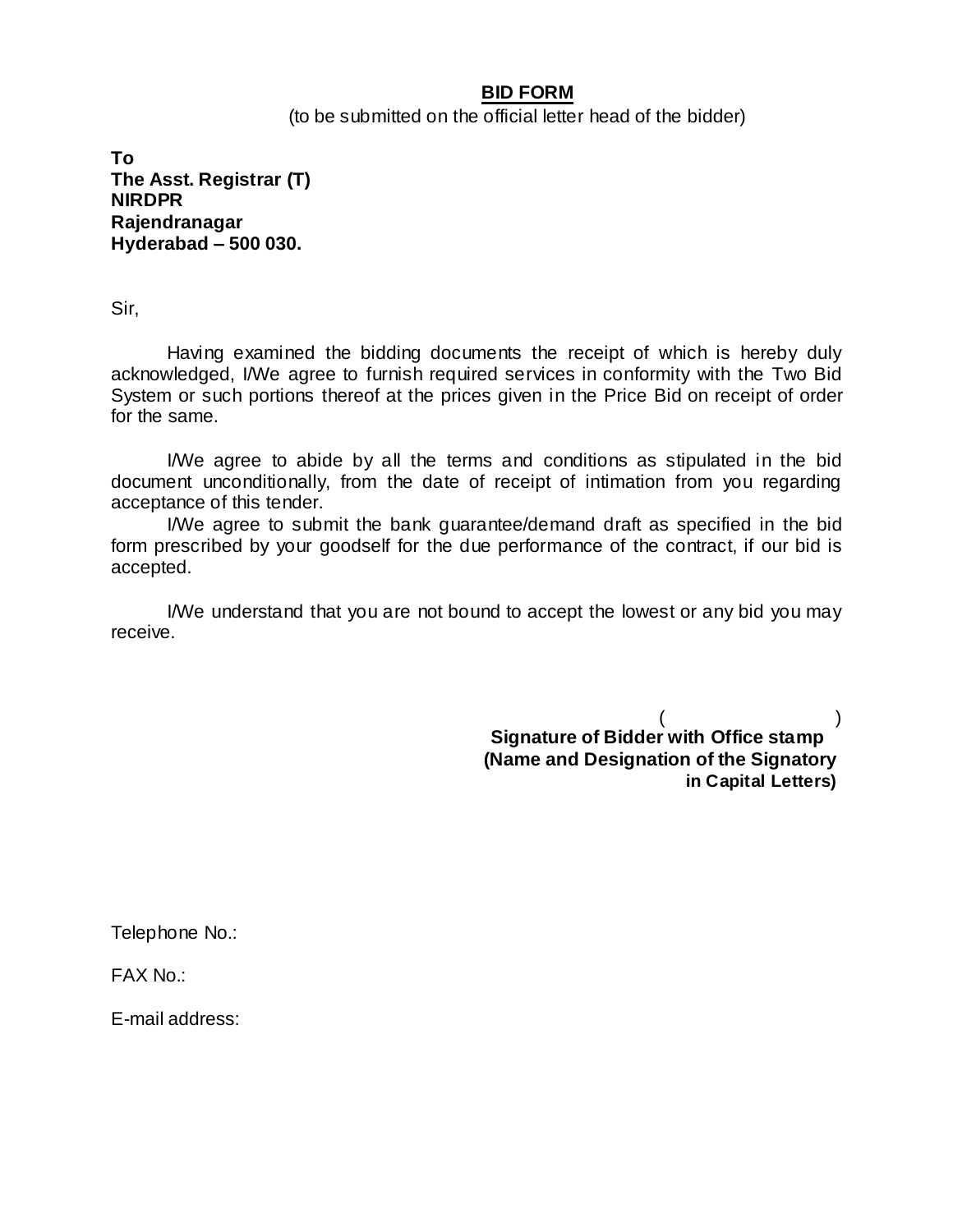### **BID SECURITY FORM**

(to be submitted on the official letter head of the bidder)

**To The Asst. Registrar (T) NIRDPR Rajendranagar Hyderabad – 500 030.**

Dear Sir,

........................ (*Name and address of Bidder/contractor*) *(hereinafter called "the Bidder/contractor"*) in response to Tender Notification No. ------------------ dated --------------- is submitting its bid for providing **"Supply of Commercial Cars"** (Hereinafter called "the Bid").

As stated in the e-tender notice, the bidder accepts to adhere to the following conditions: 1. If the Bidder/contractor withdraws it's Bid during the period of bid validity specified by the Bidder/contractor,

2. If the Bidder/contractor, having been notified of the acceptance of its bid by the NMMU during the period of bid validity fails or refuses to execute the Contract Form if required; or fails or refuses to furnish the performance security, in accordance with the Instruction to Bidders/Contractors, the EMD submitted with the Technical Bid will stand forfeited.

#### **Signature of the Bidder/Contractor with date and seal (Name and Designation of the Signatory in Capital Letters)**

Date: Place: Witness: (With name, address & phone number) 1. ....................................... 2. .......................................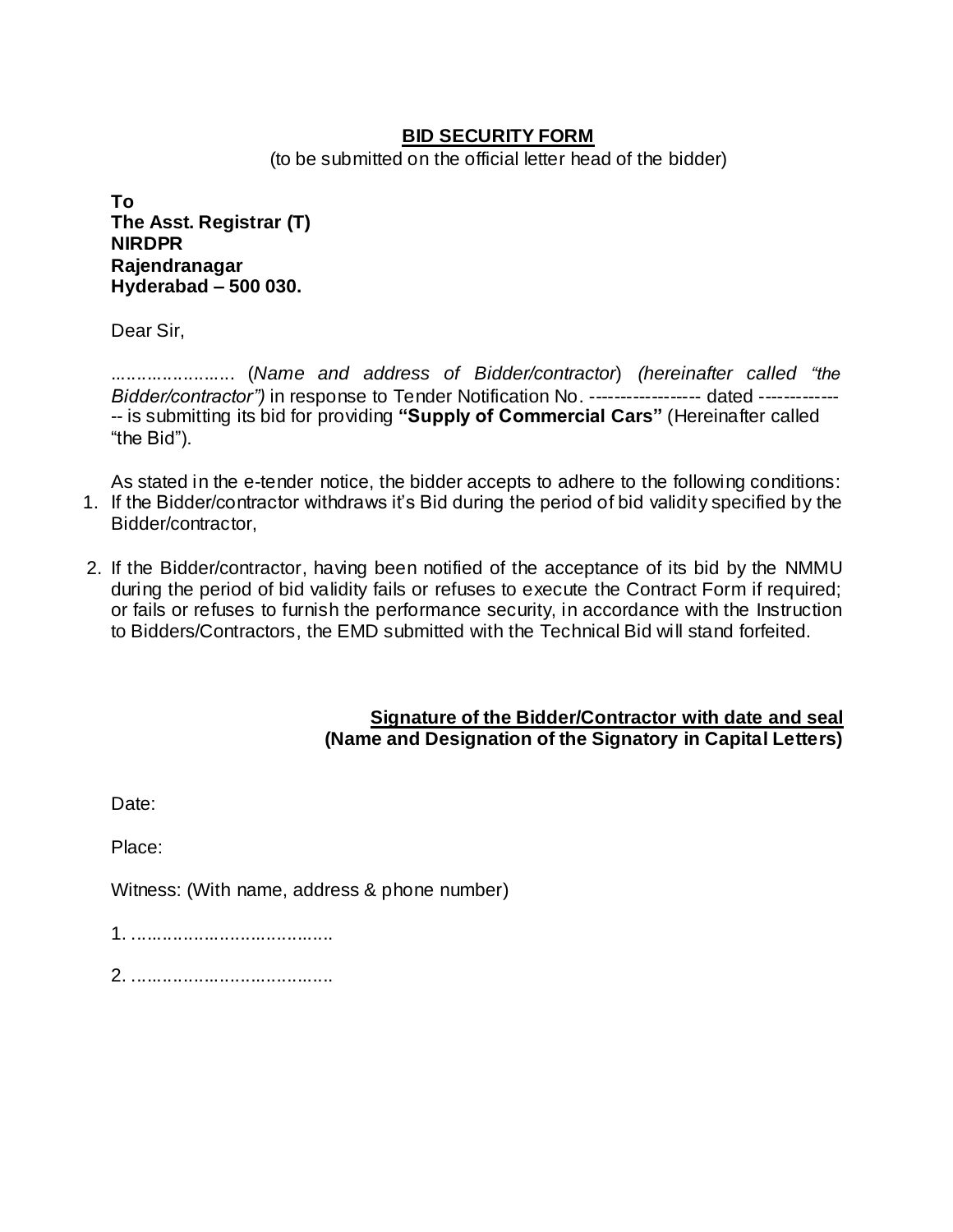### **TECHNICAL BID FOR SUPPLY OF CARS ON RATE CONTRACT BASIS**

| SI.<br>No. | <b>Particulars</b>                                                                                                                                                                                                                | Information to be supplied<br>by the intending bidder |
|------------|-----------------------------------------------------------------------------------------------------------------------------------------------------------------------------------------------------------------------------------|-------------------------------------------------------|
| 1.         | Name of the travel agency                                                                                                                                                                                                         |                                                       |
| 2.         | Address of the agency                                                                                                                                                                                                             |                                                       |
|            | (a) Postal                                                                                                                                                                                                                        |                                                       |
|            | (b) Telephone/ Fax/ Mobile No.(s)                                                                                                                                                                                                 |                                                       |
|            | (c) E-mail ID                                                                                                                                                                                                                     |                                                       |
|            | (d) Website address, if any                                                                                                                                                                                                       |                                                       |
| 3.         | Type of the Firm/Company and in<br>case of partnership firm/company,<br>registration certificate of the same<br>has to be submitted                                                                                               |                                                       |
| 4.         | Owner/ partners of the Company/<br>Firm                                                                                                                                                                                           |                                                       |
| 5.         | (a) Year of establishment of<br>the<br>firm/company/specify if others                                                                                                                                                             |                                                       |
|            | (b) For how long the Co./ Firm has<br>been supplying Cars on hire<br>basis to Government/Semi-Govt./<br>autonomous bodies/ large private<br>organizations?(proof<br>to<br>be<br>submitted) (as per the details at<br>Annexure-II) |                                                       |
|            | (c) Total number of ongoing contract<br>in hand for such works (as per<br>Annexure-III)                                                                                                                                           |                                                       |
|            | (d) Organisation details of the<br>bidder (As per Annexure-IV)                                                                                                                                                                    |                                                       |
|            | No. of drivers                                                                                                                                                                                                                    |                                                       |
|            | Management, Admn.Staff                                                                                                                                                                                                            |                                                       |
|            | (e) No.of cars owned / with<br>agreement                                                                                                                                                                                          |                                                       |
|            |                                                                                                                                                                                                                                   |                                                       |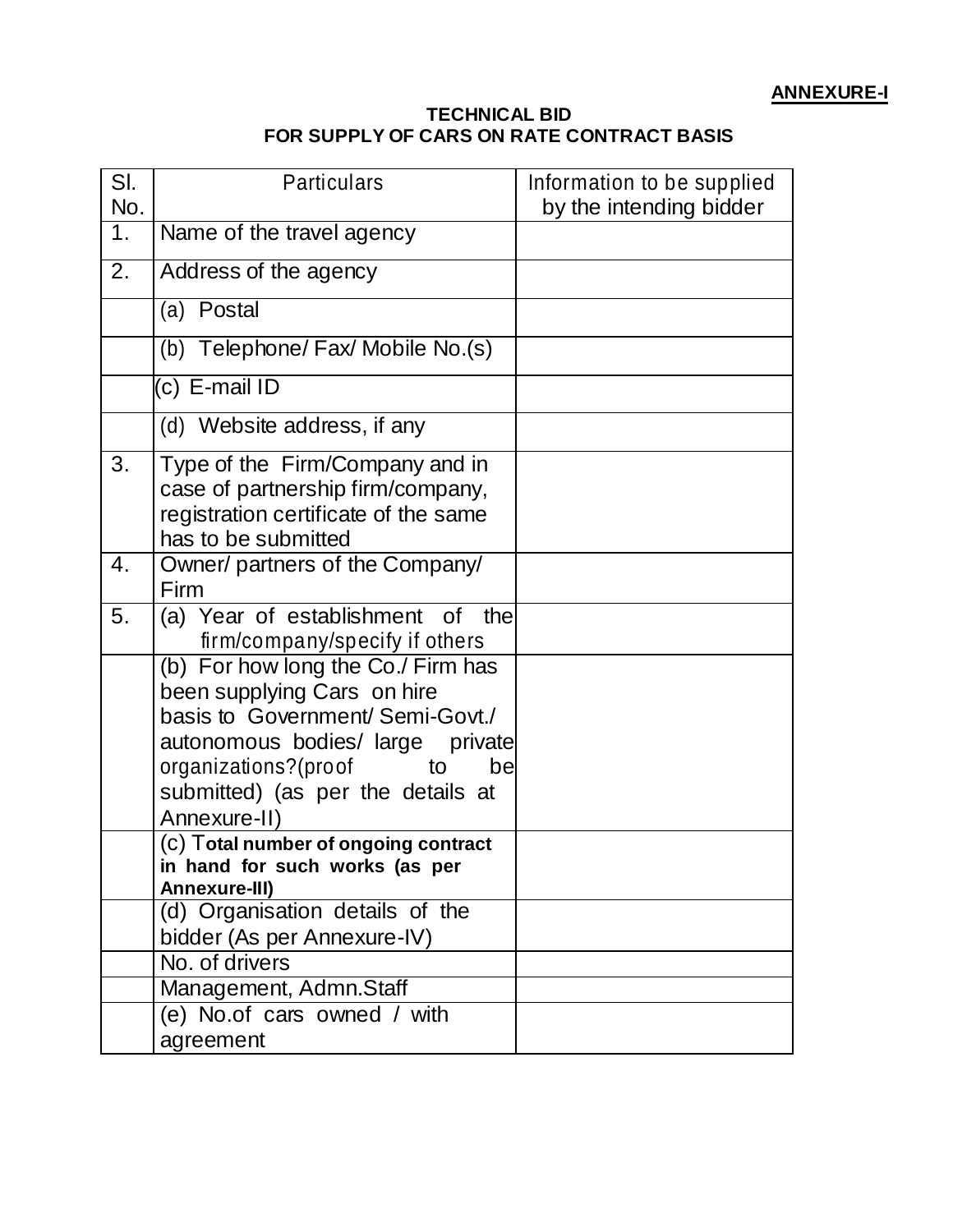|                 | (f) Does the Co. / Firm have valid<br>licence to supply cars? Please<br>mention licence No., issue date<br>and issuing authority. (proof to be                                        |                                                                  |
|-----------------|---------------------------------------------------------------------------------------------------------------------------------------------------------------------------------------|------------------------------------------------------------------|
|                 | submitted)<br>PAN No.<br>(g)                                                                                                                                                          |                                                                  |
|                 | GST Regn. No.<br>(h)                                                                                                                                                                  |                                                                  |
| 6.              | Distance from NMMU to travel<br>Agency office.                                                                                                                                        |                                                                  |
| 7 <sub>1</sub>  | Details of Demand Draft submitted<br>towards Earnest Money Deposit for<br>₹ 22,000/-                                                                                                  |                                                                  |
| 8.              | Annual Turnover during<br>the<br>preceding three years <i>i.e.</i><br>2015-16, 2016-17 and 2017-18<br>(copy of audited Balance Sheet and<br>Profit & Loss Account to be<br>submitted) | Year<br>Turnover (in<br>₹lakh):<br>2015-16<br>2016-17<br>2017-18 |
| 9.              | Did the Co. / Firm filed Income Tax<br>Returns for the years 2015-16,<br>2016-17 and 2017-18 (copy ITR for<br>each year to be submitted)                                              |                                                                  |
| 10 <sub>1</sub> | Has the Co. / Firm ever been<br>blacklisted?                                                                                                                                          |                                                                  |

Date: Case of Bidder with official seal Date: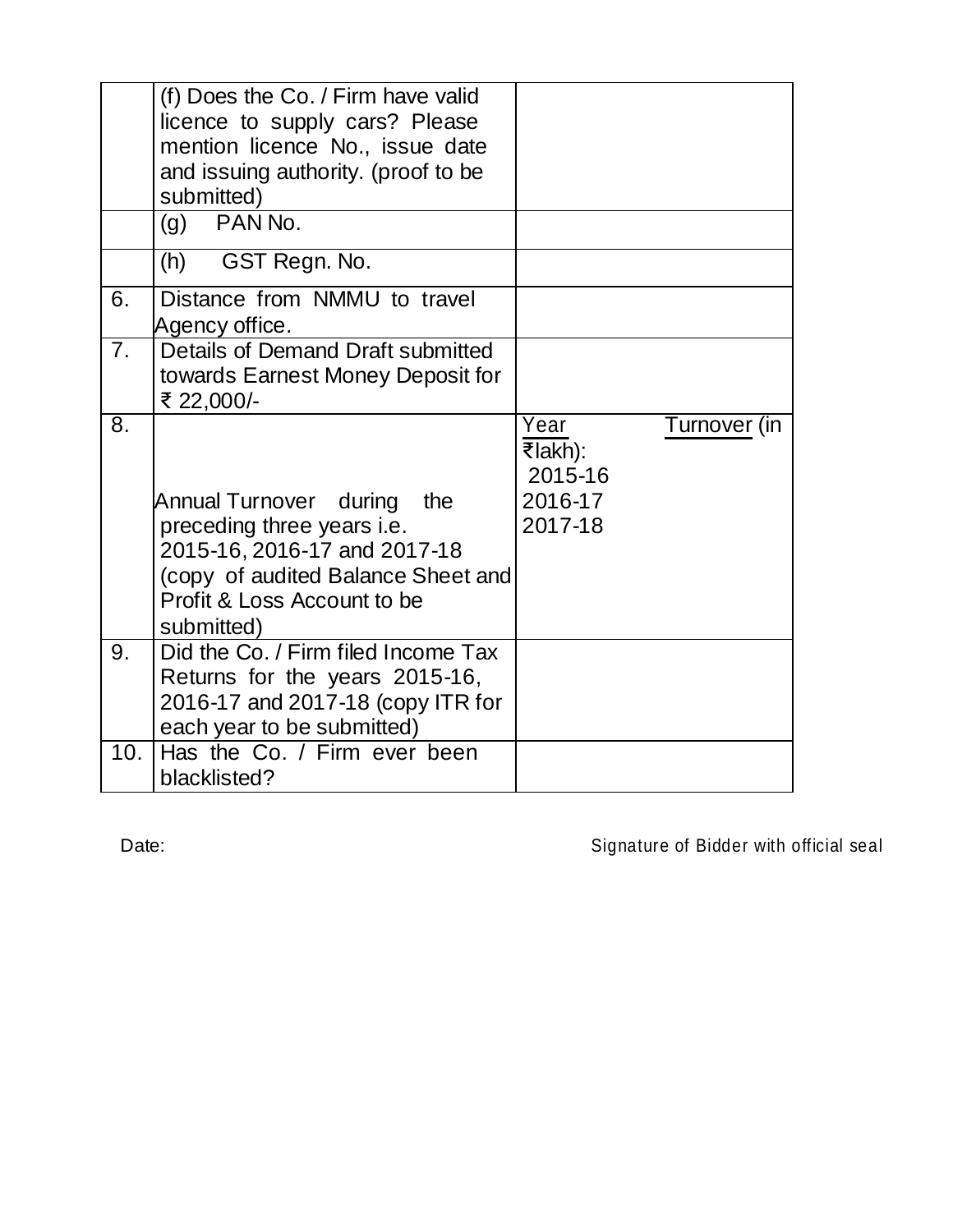#### **'ANNEXURE-II'**

|              | DETAILS OF WORK ORDER FOR SIMILAR CONTRACT PRECEDING LAST 3 YEARS                      |                                   |                                                |                                                      |  |  |
|--------------|----------------------------------------------------------------------------------------|-----------------------------------|------------------------------------------------|------------------------------------------------------|--|--|
| <b>SL.NO</b> | <b>Name of Client with</b><br>full address,<br>telephone numbers<br>and nature of work | <b>Contract</b><br><b>Details</b> | <b>Total</b><br>Value of<br>works<br>completed | Period of<br>Completion<br>with dates<br>(in months) |  |  |
|              |                                                                                        |                                   |                                                |                                                      |  |  |
|              |                                                                                        |                                   |                                                |                                                      |  |  |
|              |                                                                                        |                                   |                                                |                                                      |  |  |
|              |                                                                                        |                                   |                                                |                                                      |  |  |
|              |                                                                                        |                                   |                                                |                                                      |  |  |
|              |                                                                                        |                                   |                                                |                                                      |  |  |
|              |                                                                                        |                                   |                                                |                                                      |  |  |
|              |                                                                                        |                                   |                                                |                                                      |  |  |
|              |                                                                                        |                                   |                                                |                                                      |  |  |
|              |                                                                                        |                                   |                                                |                                                      |  |  |
|              |                                                                                        |                                   |                                                |                                                      |  |  |
|              |                                                                                        |                                   |                                                |                                                      |  |  |
|              |                                                                                        |                                   |                                                |                                                      |  |  |
|              |                                                                                        |                                   |                                                |                                                      |  |  |
|              |                                                                                        |                                   |                                                |                                                      |  |  |

**NOTE: PARTICULARS OF CONTRACTS FOR GIVING CARS ON HIRE EXECUTED WITH ORGANISATIONS/BODIES SIMILAR TO NMMU LAST 3 YEARS.**

> **SIGNATURE OF BIDDER/CONTRACTOR With Official Seal**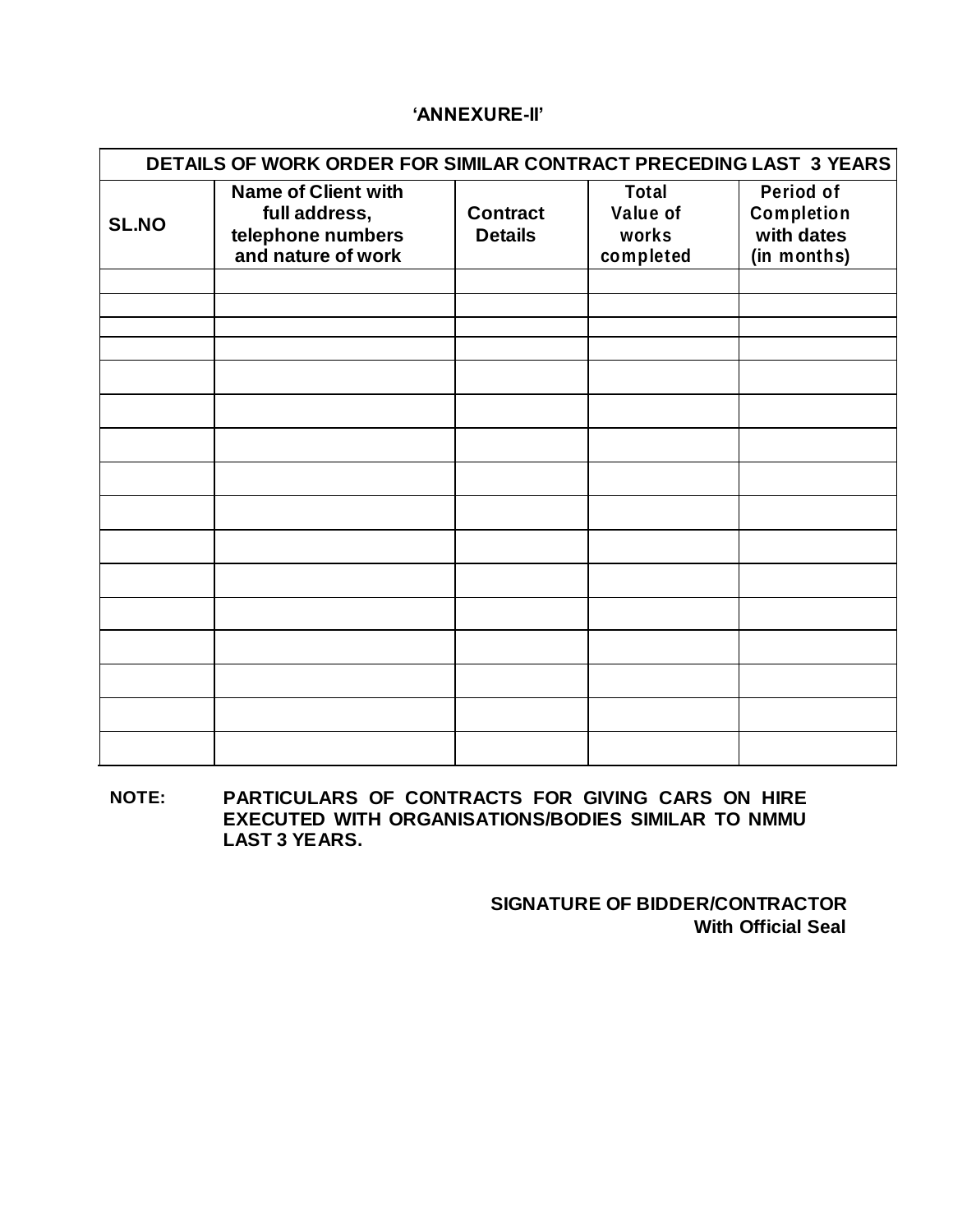### **'ANNEXURE-III'**

|              | TOTAL NUMBER OF ONGOING CONTRACTS IN HAND FOR SUCH WORKS        |                                                                |                       |  |
|--------------|-----------------------------------------------------------------|----------------------------------------------------------------|-----------------------|--|
| <b>SL.NO</b> | <b>Name of Client with full</b><br>address, telephone<br>number | Works Order details such<br>as period, completion<br>time etc. | <b>Value of Works</b> |  |
|              |                                                                 |                                                                |                       |  |
|              |                                                                 |                                                                |                       |  |
|              |                                                                 |                                                                |                       |  |
|              |                                                                 |                                                                |                       |  |
|              |                                                                 |                                                                |                       |  |
|              |                                                                 |                                                                |                       |  |
|              |                                                                 |                                                                |                       |  |
|              |                                                                 |                                                                |                       |  |
|              |                                                                 |                                                                |                       |  |
|              |                                                                 |                                                                |                       |  |
|              |                                                                 |                                                                |                       |  |
|              |                                                                 |                                                                |                       |  |

**SIGNATURE OF BIDDER/CONTRACTOR With Official Seal**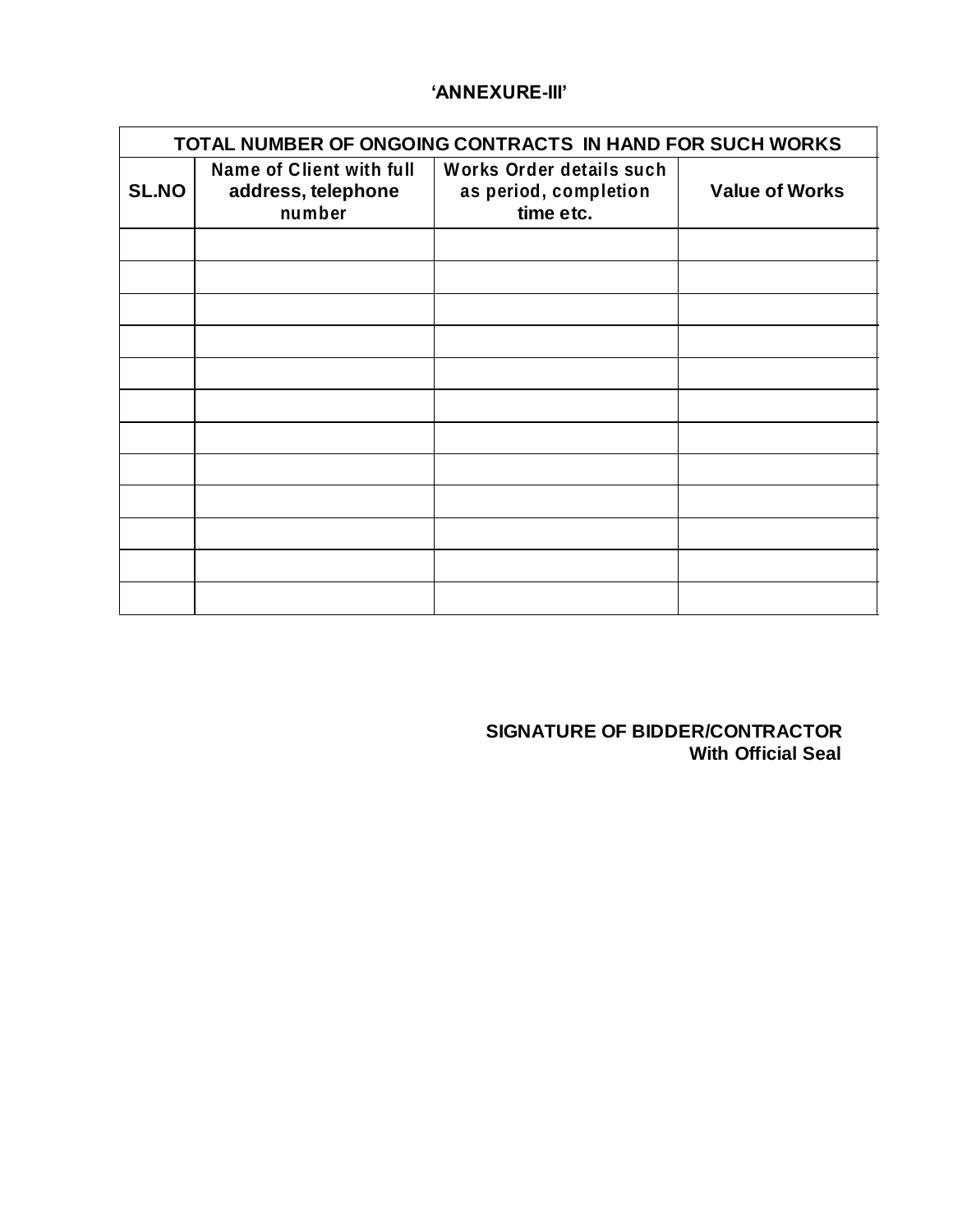### **'ANNEXURE-IV'**

# **Details of Organisation**

#### **Drivers**

| <b>SL.NO</b> | <b>Name</b> | <b>Driving License</b><br>No. | <b>License</b><br><b>Valid Till</b> | Mobile No. |
|--------------|-------------|-------------------------------|-------------------------------------|------------|
|              |             |                               |                                     |            |
|              |             |                               |                                     |            |
|              |             |                               |                                     |            |
|              |             |                               |                                     |            |
|              |             |                               |                                     |            |

# **Management/Administration/Manager/Receptionist/Technical/Non-Technical**

| SL.NO | <b>Name</b> | <b>Designation</b> | <b>Email</b> | Telephone/Mobile no. |
|-------|-------------|--------------------|--------------|----------------------|
|       |             |                    |              |                      |
|       |             |                    |              |                      |
|       |             |                    |              |                      |
|       |             |                    |              |                      |
|       |             |                    |              |                      |
|       |             |                    |              |                      |

# **24X7 Contact Details**

| <b>Telephone</b> |  |
|------------------|--|
| <b>Telephone</b> |  |
| <b>Mobile</b>    |  |
| <b>Mobile</b>    |  |
| Fax              |  |
| <b>Email</b>     |  |
| <b>Others</b>    |  |

#### **SIGNATURE OF BIDDER With Official Seal**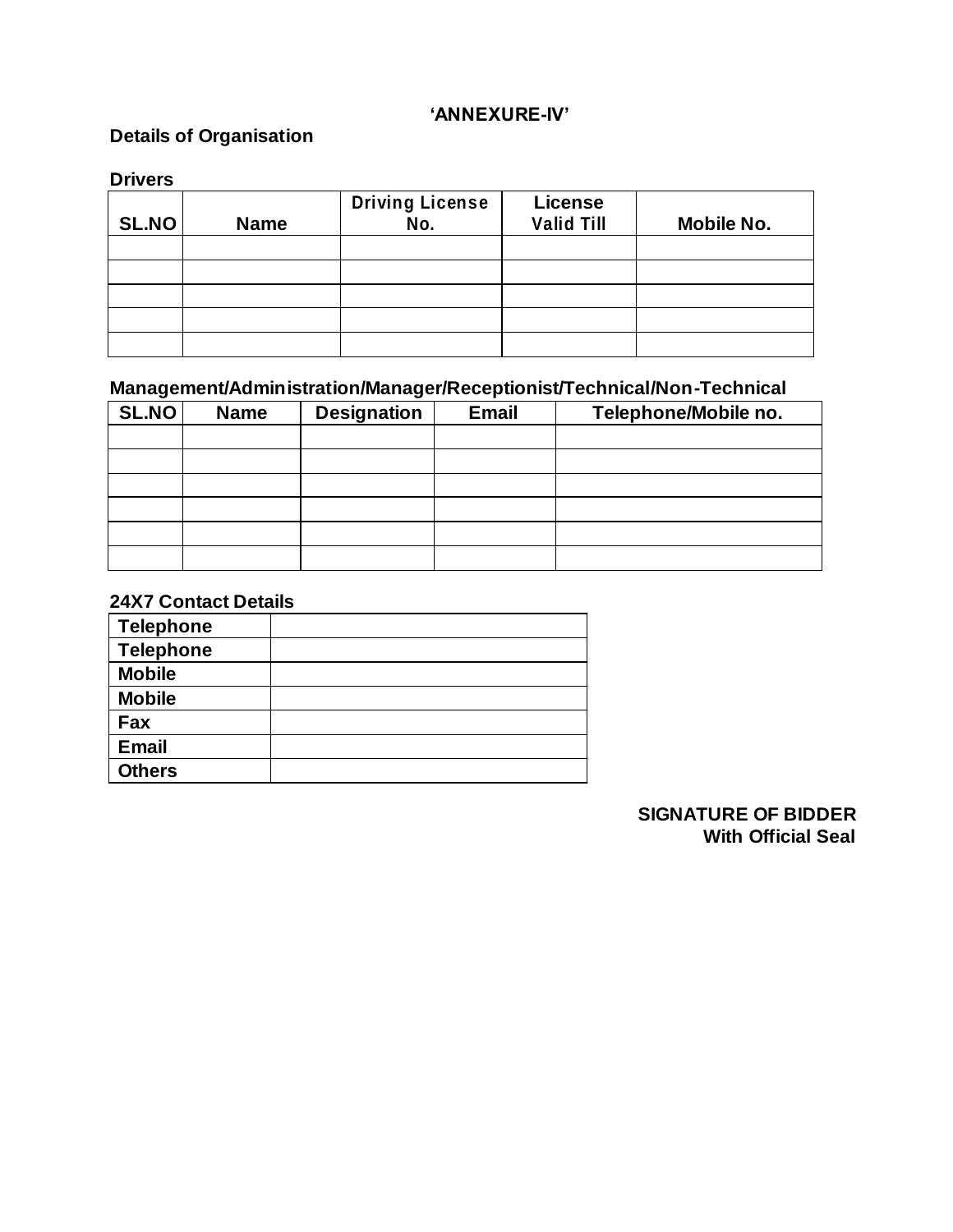### **"ANNEXURE-V"**

#### **Details of Vehicles (Minimum 10 LMVs (cars) should be in the name of the Bidder/Contractor)**

| SI.<br><b>No</b> | Type of<br>Vehicle | Owner of<br>the<br>Vehicle | Registrati<br>on No. | Year of<br>Regn./<br>Model No. | <b>Insuran</b><br>ce Valid<br><b>Till</b> | <b>Validity</b><br>of<br>Commerc<br>ial Permit<br>issued by<br>TR. Dept. |
|------------------|--------------------|----------------------------|----------------------|--------------------------------|-------------------------------------------|--------------------------------------------------------------------------|
|                  |                    |                            |                      |                                |                                           |                                                                          |
|                  |                    |                            |                      |                                |                                           |                                                                          |
|                  |                    |                            |                      |                                |                                           |                                                                          |
|                  |                    |                            |                      |                                |                                           |                                                                          |
|                  |                    |                            |                      |                                |                                           |                                                                          |
|                  |                    |                            |                      |                                |                                           |                                                                          |
|                  |                    |                            |                      |                                |                                           |                                                                          |
|                  |                    |                            |                      |                                |                                           |                                                                          |
|                  |                    |                            |                      |                                |                                           |                                                                          |
|                  |                    |                            |                      |                                |                                           |                                                                          |
|                  |                    |                            |                      |                                |                                           |                                                                          |
|                  |                    |                            |                      |                                |                                           |                                                                          |
|                  |                    |                            |                      |                                |                                           |                                                                          |
|                  |                    |                            |                      |                                |                                           |                                                                          |
|                  |                    |                            |                      |                                |                                           |                                                                          |
|                  |                    |                            |                      |                                |                                           |                                                                          |
|                  |                    |                            |                      |                                |                                           |                                                                          |

### **SIGNATURE OF BIDDER**

**With Official Seal**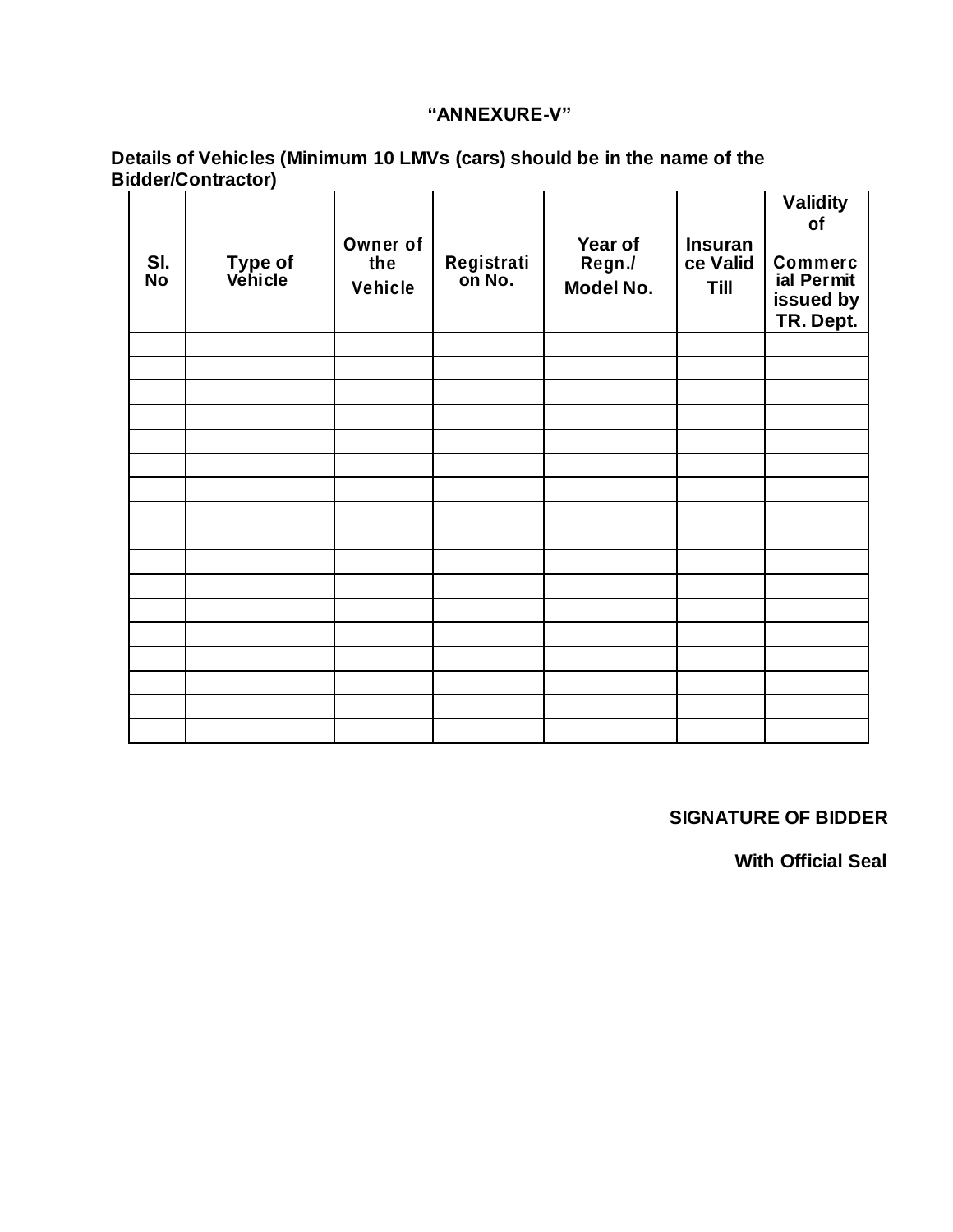#### **PART-II: FINANCIAL BID**

I/We hereby offer the following rates for providing hired cars as per requirement of NMMU under Rurban Mission, Ministry of Rural Development from time to time. The contract period is for two years. However, the rates quoted will be valid for one year. The next year rates will be increased based on increase in fuel prices at the time of commencement of the contract and on conclusion of one year period. The rates quoted are inclusive of GST as applicable from time to time.

| SI. | Category                             | Swift D'Zire | Innova A.C. |
|-----|--------------------------------------|--------------|-------------|
| No. |                                      | A.C.         |             |
|     |                                      |              |             |
| 1.  | Upto 4 hrs 40 kms.                   |              |             |
| 2.  | Upto 8 hrs. 80 kms.                  |              |             |
| 3.  | Upto 12 hrs. 120 kms.                |              |             |
| 4.  | Upto 15 hrs. 150 kms.                |              |             |
| 5.  | Charges for extra kms. beyond tariff |              |             |
|     | Charges for extra hours beyond       |              |             |
| 6.  | tariff                               |              |             |
| 7.  | <b>Charges for monthly basis</b>     |              |             |
|     | a) 2400 kms a month & 240 hours      |              |             |
|     | in a month @ 10 hours per day        |              |             |
|     | b) Charges for every extra km        |              |             |
|     | beyond 2400 kms.                     |              |             |
|     | c) Charges for every additional hour |              |             |
|     | beyond 10 hours per day              |              |             |
|     | d) Charges for every additional day  |              |             |
| 8.  | Driver Bhatta - Before 8 am          |              |             |
|     | After 9 pm - After 12.00 midnight    |              |             |
| 9.  | Out station tours/Min.300 kms.       |              |             |
|     | a) Rate per extra km                 |              |             |
|     | b) driver bhatta per day             |              |             |
|     | c) For Min.300 kms /                 |              |             |
|     | Minimum amount per day               |              |             |

 SIGNATURE OF THE BIDDER NAME OF THE TRAVEL AGENCY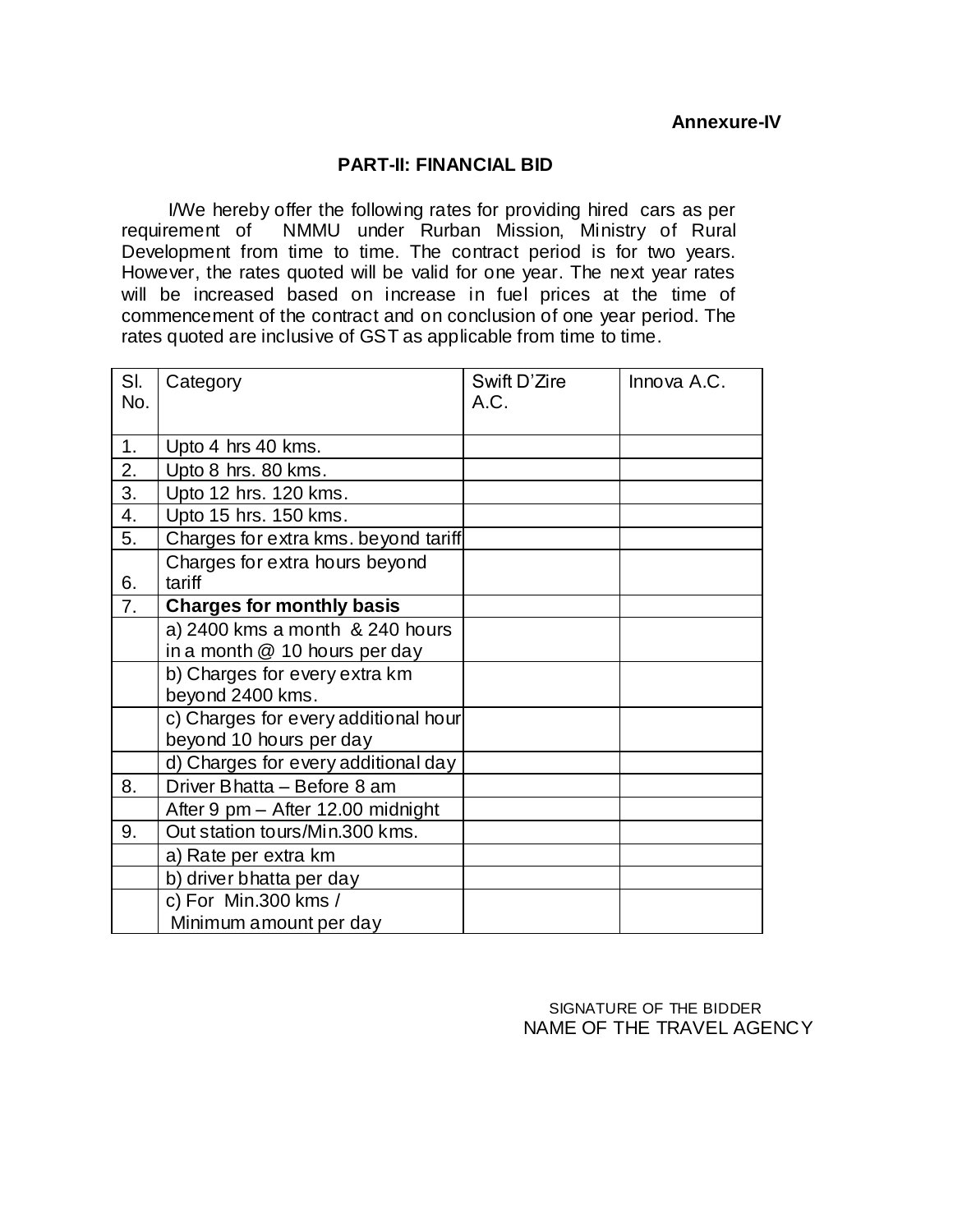#### **"ANNEXURE-VIII"**

### **BID ACCEPTANCE FORM**

**(To be submitted in the letter paid of the firm indicating full name and address, telephone & fax numbers etc.)**

**From**

To, **The Asst. Registrar (Trg.) NIRDPR Rajendranagar Hyderabad – 500 030.**

Dear Sir,

I/We hereby offer to provide vehicles based on the requests received from NMMU or such portion thereof as you may specify in the acceptance of Bid at the price give in the price bid and agree to hold this offer open for **ONE YEAR** from the date of bid opening prescribed by the Purchaser. I/We have understood the terms and conditions mentioned in the invitation for bid and conditions of contract furnished by you and have thoroughly examined the specifications/requirements quoted in the bid document hereto and are fully aware of the nature of the scope of work required and my/our offer is to comply strictly in accordance with the requirement and the terms and conditions mentioned above.

The following pages have been added to and form part of this bid.

Yours Faithfully,

### **SIGNATURE OF THE BIDDER/CONTRATOR WITH SEAL**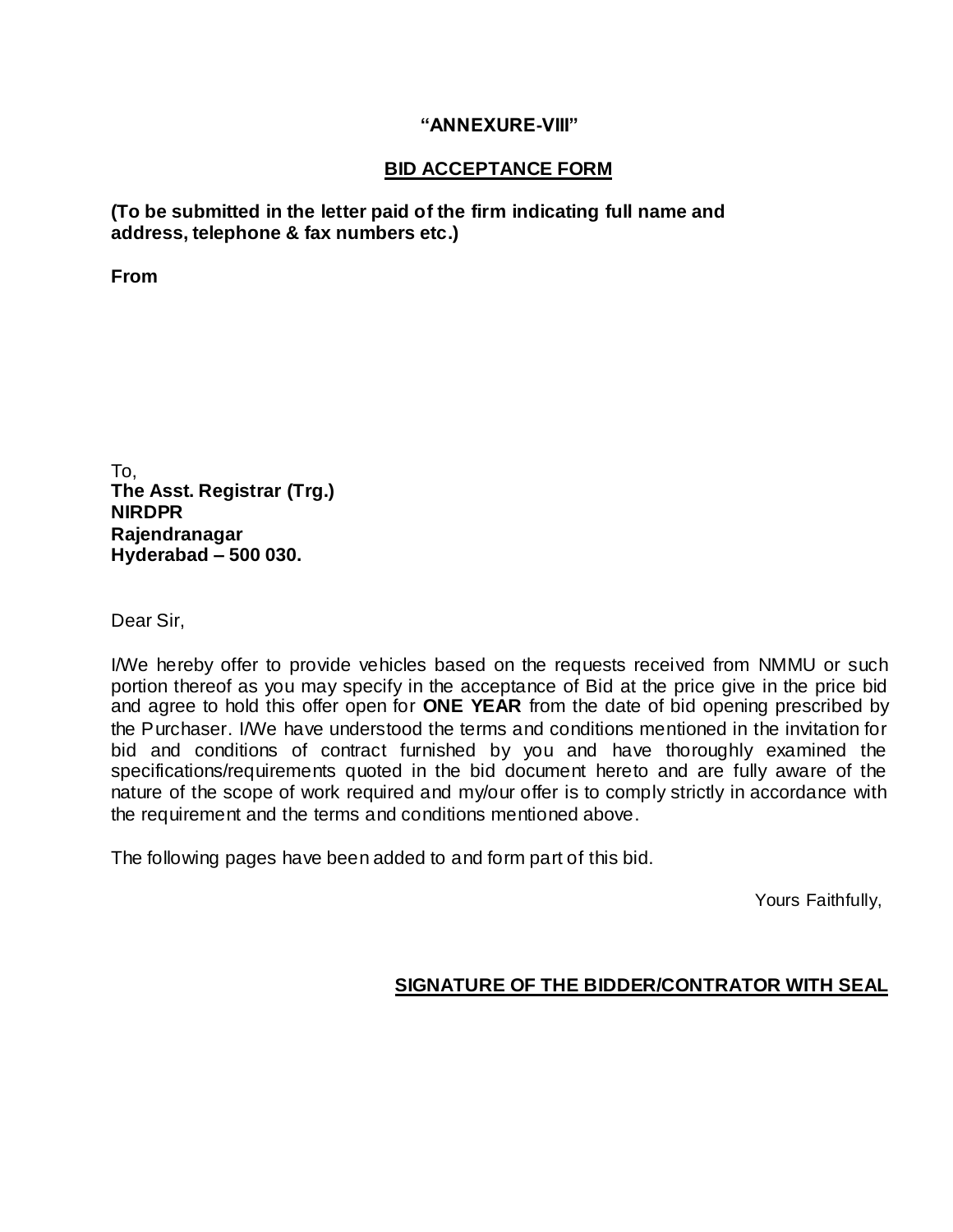#### **"ANNEXURE-IX"**

### **CERTIFICATE**

I/we hereby certify that the information given with this bidding document is correct. If, at any stage, it is found to be correct, I/we understand that the contract will be liable to be terminated and action could be taken against me/us by the Company for damages.

### **SIGNATURE(S) OF BIDDER/CONTRACTOR WITH SEAL**

(To be submitted in the letter pad of the firm indicating full name and address, telephone & fax numbers etc.)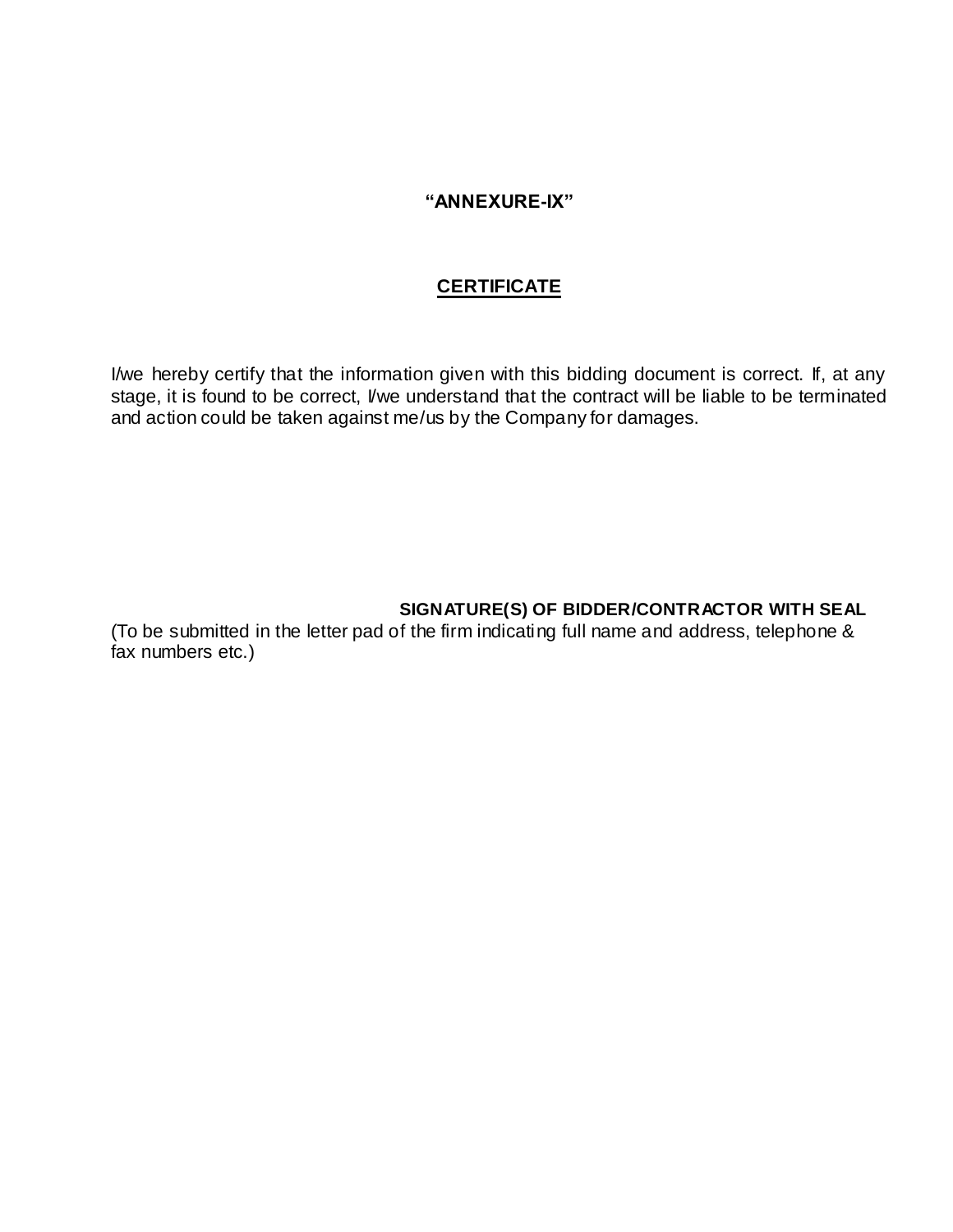# **1. Instructions for submission of bids**

- **(i)** Bids shall be submitted on-line in two parts, viz., technical bid in ANNEXURE-II and financial bid in ANNEXURE-VI and VII at CPP Portal website: [https://eprocure.gov.in](https://eprocure.gov.in/) **only.** The offers submitted by Telegram/ Fax/ email shall not be considered. No correspondence will be entertained in this matter.
- **(ii)** Not more than one tender shall be submitted by one bidder or bidders having business relationship. Under no circumstance will father and his son(s) or other close relations who have business relationship with one another (i.e. when one or more partner(s)/director(s) are common) be allowed to tender for the same contract as separate competitors. A breach of this condition will render the

tenders of both parties liable to rejection.

# **2. Preparation of Bids**

- **(i)** Bidders should carefully read the tender document and understand its requirements before submission of their bids. They should also take into account any corrigendum published in continuation to the original one. Any non-fulfilment may lead to rejection of bid.
- **(ii)** Bid documents to be submitted as required in the tender document may be in PDF / XLS / RAR / DWF formats. Bid documents may be scanned with 100 dpi with black and white option.
- **(iii)** The technical bid in ANNEXURE-II to be submitted in the first cover should contain the following documents:
- (a) Scanned copy of valid registration certificate, valid license, PAN No., GST Registration Certificate, experience certificate as per the tender notice and letter in respect of un-conditional acceptance of all the terms and conditions of the tender document.
- (b) Scanned copy of Income Tax Returns for the preceding three years i.e., 2015- 16, 2016-17 and 2017-18.
- (c) Scanned copy of audited Balance Sheet and Profit & Loss Account for the preceding three financial years i.e. 2014-15, 2015-16 and 2016-17.
- (d) Scanned copy of Partnership Deed wherever applicable.
- (e) Scanned copy of the Demand Draft for Rs. 22,000/- (Rupees twenty two thousand) towards Earnest Money Deposit purchased on or after publication date of this tender from any Nationalized/ Scheduled Bank in favour of NIRDPR,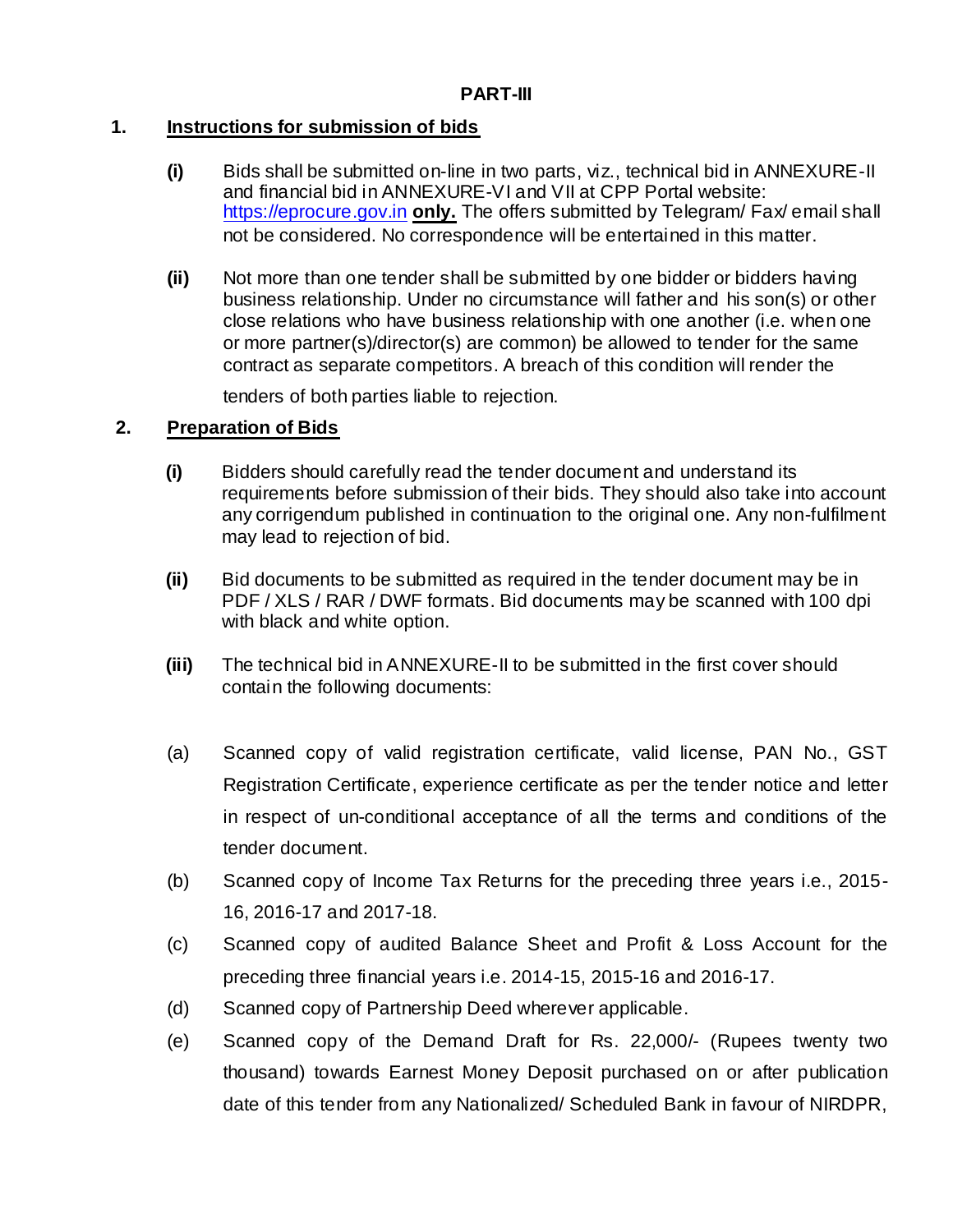Rajendranagar, Hyderabad - 500 030 and payable at Hyderabad with their application/ downloaded tenders. All applicable bank charges shall be borne by the bidder and he/ she shall not have any claim whatsoever on this account on Government.

- (f) Scanned copy of Award of Contract/ Commencement letters in respect of previous customers preferably Government or Semi-Government organizations for whom vehicles were supplied.
- (g) The financial bid should be prepared separately in another cover in the format prescribed at ANNEXURE-VI and VII.

### **3. Registration for on-line submission of Bids**

- (i) The bidders are required to submit soft copies of their bids electronically on the CPP Portal using valid Digital Signature Certificates (DSC).
- (ii) For submission of on-line bid, bidders are required to enroll on the e-Procurement module of the Central Public Procurement Portal (URL: [http://eprocure.gov.in\)](http://eprocure.gov.in/eprocure/app) by clicking on the link **"Online Bidder Enrolment"**.
- (iii) As part of the enrolment process, the bidders will be required to choose a unique username and assign a password for their accounts.
- (iv) Bidders are advised to register their valid e-mail address and mobile numbers as part of the registration process. These would be used for any communication from the CPP Portal.
- (v) Upon enrolment the bidders will be required to register their valid Digital Signature Certificate (Class II or Class III Certificates with signing key usage) issued by any Certifying Authority recognized by CCA India (e.g. Sify / TCS / nCode / eMudhra etc.), with their profile.
- (vi) Only one valid DSC should be registered by a bidder. Bidders must ensure that they do not lend their DSC's to others which may lead to misuse.
- (vii) Bidders should then log-in to the site through the secured log-in by entering their user ID / password and the password of the DSC / e-Token.
- (viii) For uploading the same set of standard documents (e.g. PAN card copy, annual reports, auditor's certificates etc.) required to be submitted as a part of every bid, bidders can use "My Space" area available to them.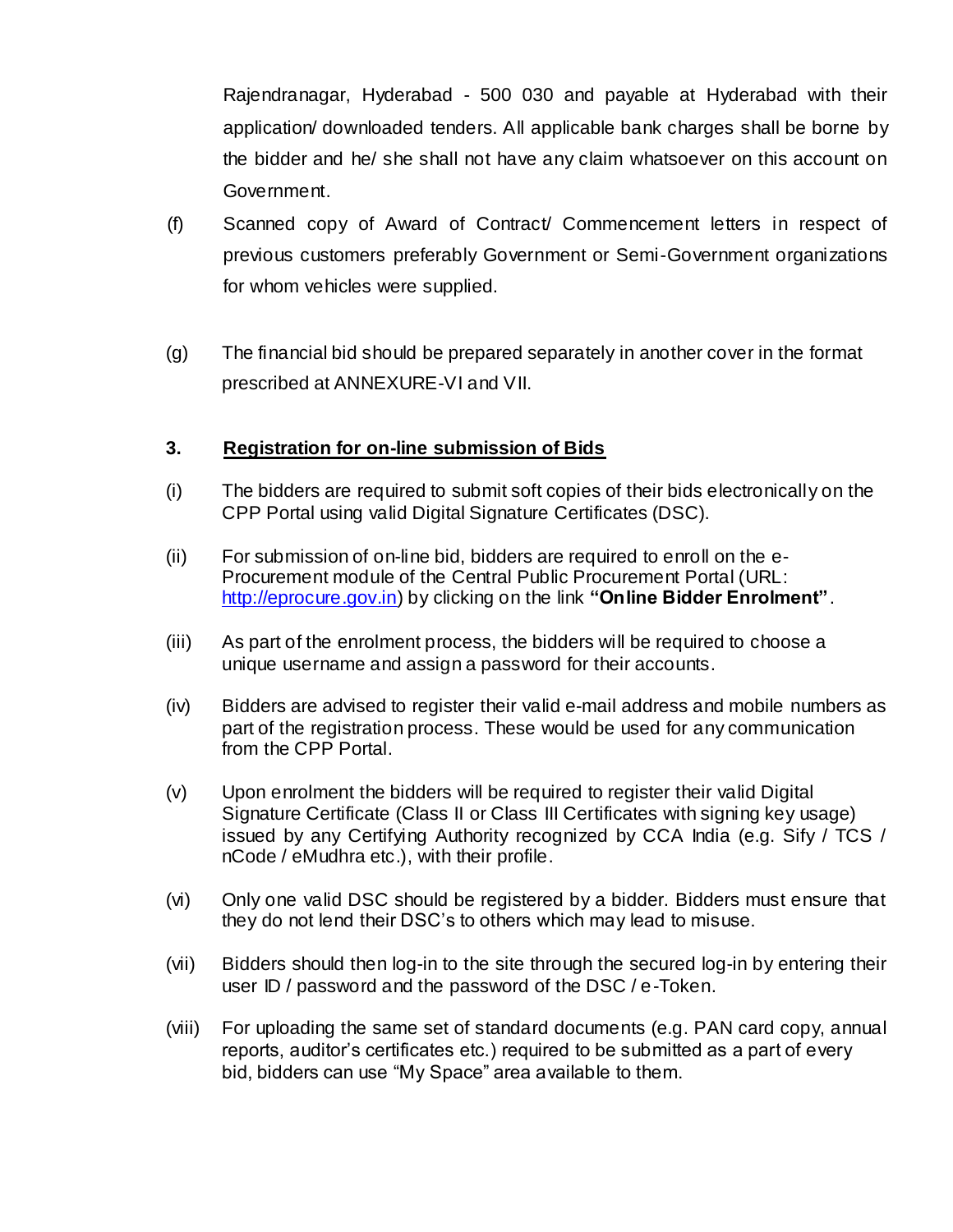# **4. Submission of Bids**

- (i) Bidders must accept the terms and conditions contained in this tender document unconditionally while submitting their bids. They should give such acceptance in writing on the Company/ Firm's letter head in the Bid Form.
- (ii) The bidder has to digitally sign and upload the required bid documents one by one as indicated in the tender document.
- **(iii)** Bidder has to select the payment option as "offline" to pay the tender fee / EMD as applicable and enter details of the instrument.
- **(iv)** The details of the DD/any other accepted instrument, physically sent, should tally with the details available in the scanned copy and the data entered during bid submission time. Otherwise the uploaded bid will be rejected.
- **(v)** Financial bid must be submitted in the format prescribed (ANNEXURE-VI & VII) in this tender document and no other format shall be acceptable. Bidders are required to download the file and quote the amount on hard copy. Once the details have been completed, the bidder should submit it on-line in the form of soft copy. If the file is found to be modified by the bidder, the bid will be rejected.
- **(vi)** The server time (which is displayed on the bidders' dashboard) will be considered as the standard time for referencing the deadlines for submission of the bids by the bidders, opening of bids etc. The bidders should follow this time during bid submission.
- (vii) All the documents being submitted by the bidders would be encrypted using PKI encryption techniques to ensure the secrecy of the data. The data entered cannot be viewed by unauthorized persons until the time of bid opening. The confidentiality of the bids is maintained using the secured Socket Layer 128 bit encryption technology. Data storage encryption of sensitive fields is done.
- (viii) The uploaded tender documents become readable only after the tender opening by the authorized bid openers.
- (ix) Upon the successful and timely submission of bids, the portal will give a successful bid submission message & a bid summary will be displayed with the bid no. and the date & time of submission of the bid with all other relevant details.
- (x) The bid summary has to be printed and kept as an acknowledgement of the submission of the bid. This acknowledgement may be used as an entry pass for any bid opening meetings.
- (xi) The original Demand Draft towards Earnest Money Deposit, must be submitted on or before bid submission closing date and time to **"Assistant Registrar (T), NIRDPR, Hyderabad"**. Failure to do so is likely to entail rejection of bids.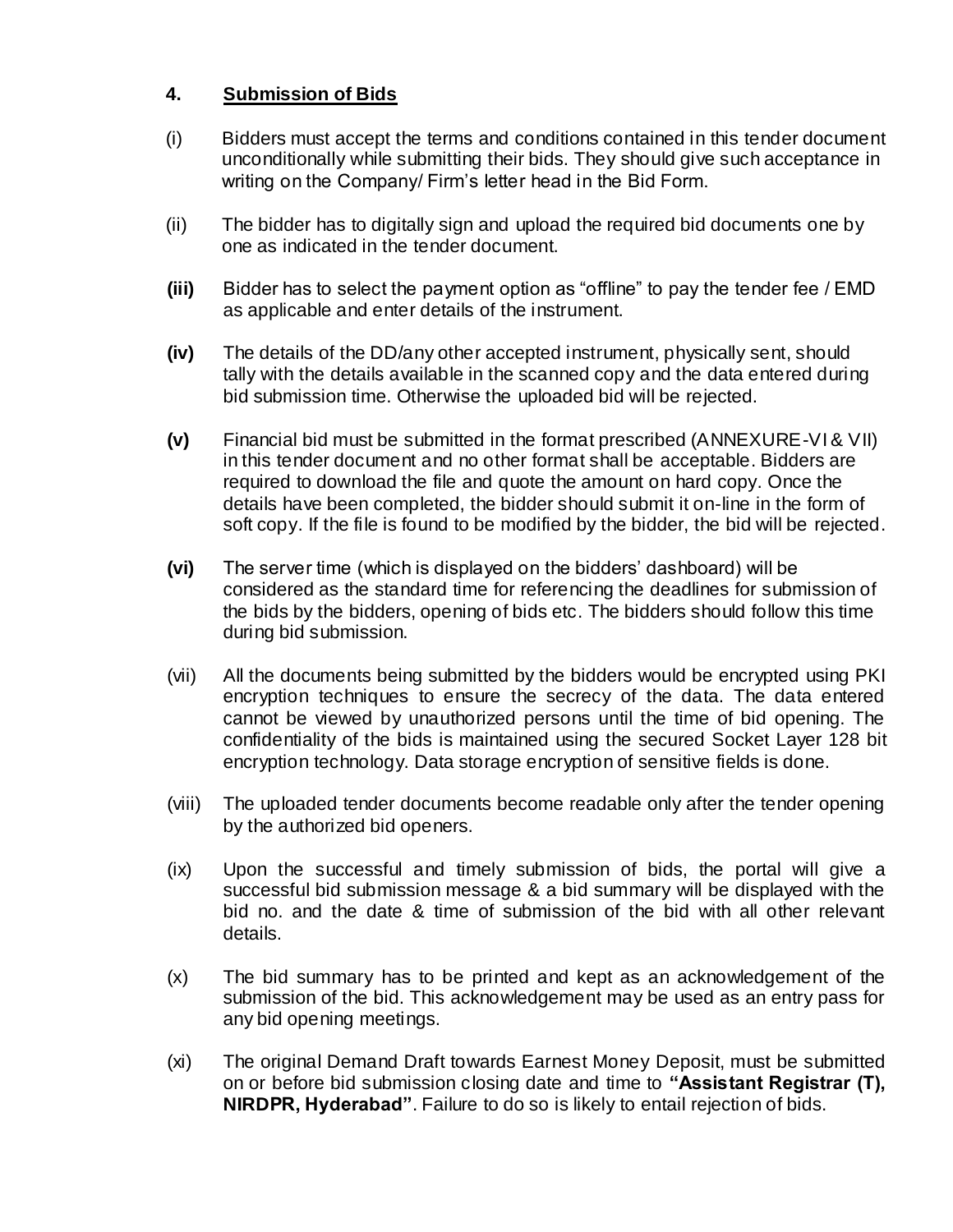(xii) Any query relating to the process of on-line bid submission or queries relating to CPP Portal in general may be directed to the 24x7 CPP Portal Helpdesk. The contact number for the helpdesk is 1800 233 7315.

# **5. Correction in BID**

All changes / alteration / corrections in the BID shall be signed with date in full by the person or persons signing the BID. **No erasing and / or overwriting are allowed.**

# **6. Validity of BID**

Bid submitted by bidder/contractor shall remain valid for acceptance for a period of 90 (Ninety) days from the last date of submission of bid. Bidders/contractors shall not be entitled during the said ninety (90) days' period to revoke or cancel the BID or to vary the same or any term thereof without the consent in writing of the Institute. In the event of the bidder/contractor revoking the BID or varying any term in regard thereof the **bidder's/contractor's EMD shall be forfeited** and BID will be cancelled.

# **7. Right of Institute to accept or reject the BIDs**

The right to accept the BID in full or in part shall rest with the Institute. **However, Institute does not bind itself to accept the lowest BID and reserves the authority to reject any or all the BIDs received without assigning any reason whatsoever**. The BIDs, in which any of the particulars and prescribed information is missing or is incomplete in any respect and / or the prescribed conditions are not fulfilled, shall be considered non-responsive and are liable to be summarily rejected. BIDs not meeting the BID evaluation criteria as stipulated in the document shall be summarily rejected.

### **8. Performance Verification**

The Institute reserves the right to verify performance of the bidder/contractor in organisation(s) where they are currently engaged as contractor. The decision of the Competent Authority will be final regarding the evaluation of performance and consideration of bid.

### **9. Signing of the Contract**

The successful bidder/contractor shall be required to execute the **Contract Agreement** on a non-judicial stamp paper of Rs.100/- (Rupees one hundred only) within fifteen (15) days of the issue of the **Letter of Empanelment**. In the event of failure on the part of the successful bidder/contractor to sign the **Contract** within the period stipulated above, the EMD shall be forfeited and the acceptance of BID shall be considered as cancelled. Cost of the stamp paper shall be borne by the bidder/contractor.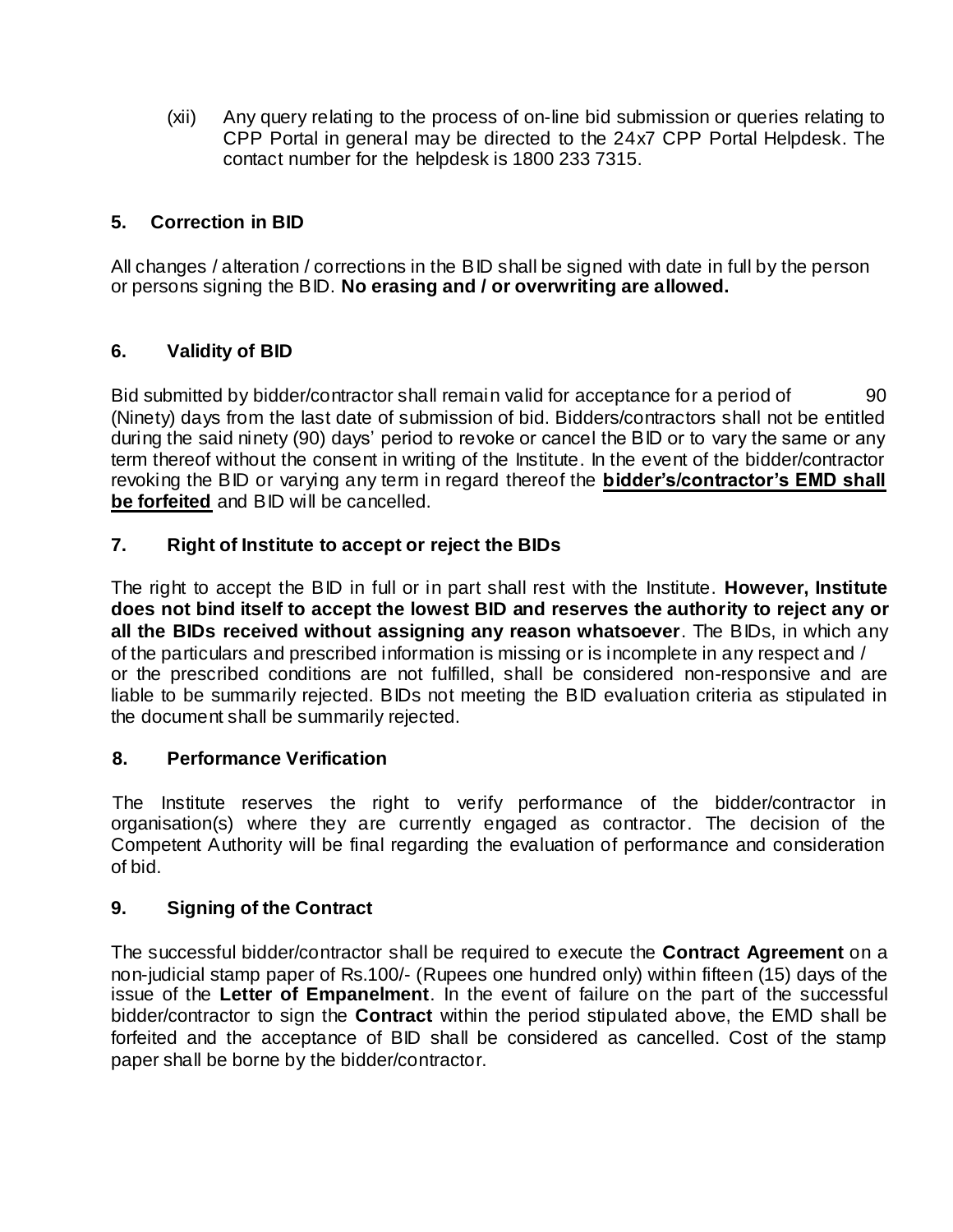# **10. Performance Security**

The successful bidder/contractor with whom the Institute will enter into agreement for supply of vehicles(LMVs) shall submit Performance Security @ 10% of the annual contract value in the form of Demand Draft or Bank Guarantee issued by any Public Sector Banks in favour of NIRDPR, beyond 60 days over and above end of the contract period.

#### **8. Disclosure of relatives employed in NMMU, New Delhi / NIRDPR, Hyderabad.**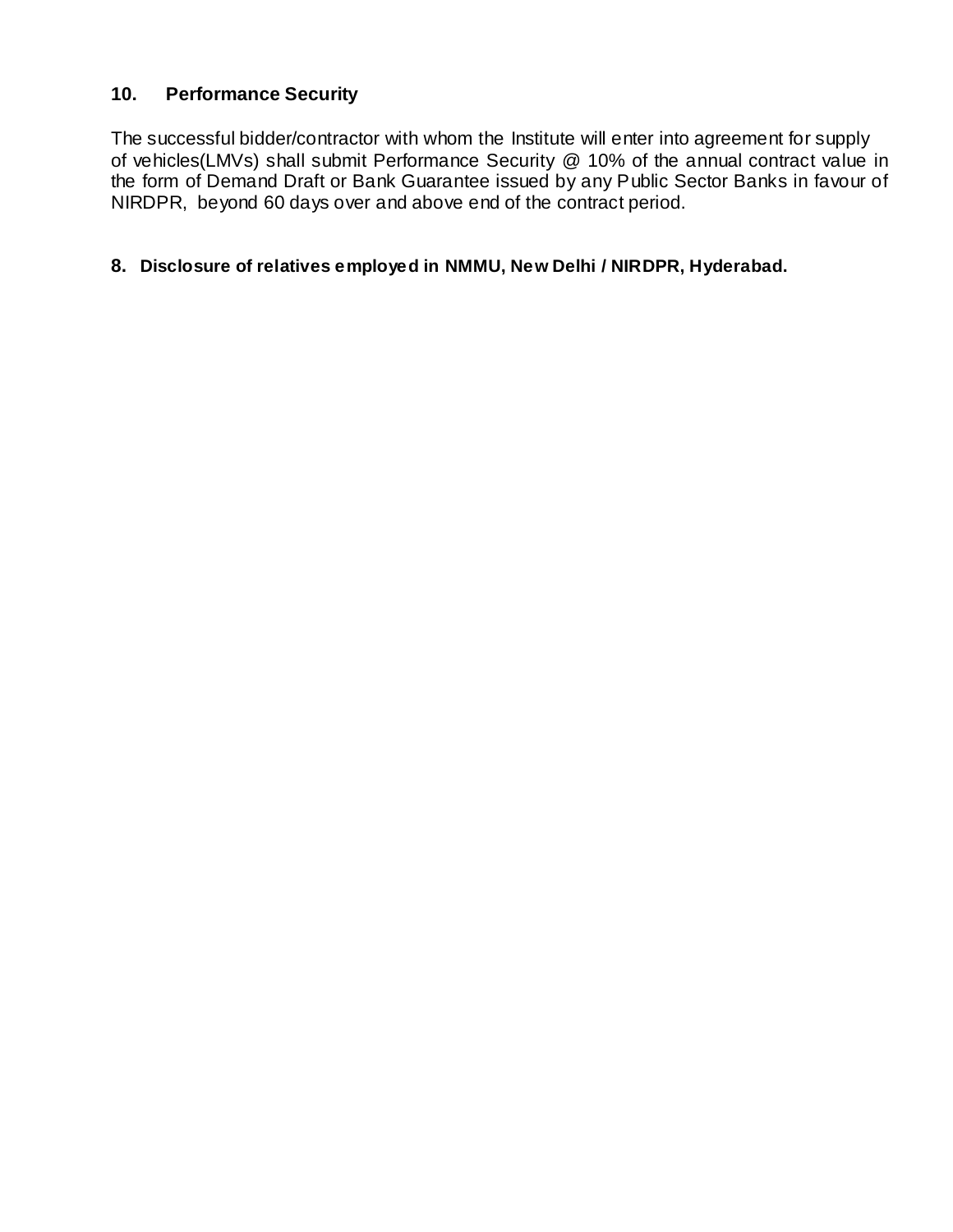# **GENERAL TERMS & CONDITIONS**

- **1.** Online quotations in two bid system (**Technical Bid and Financial Bid separately**) are to be uploaded as per the date and time specified in the critical date sheet.
- **2.** After scrutiny and evaluation of the Technical Bids (Annexure-II), Financial Bids of technically qualified bidders will be downloaded for further evaluation and finalization of bidding process to empanel eligible travel agencies. Technically qualified bidders will be informed date and time of opening of Financial Bids.
- 3. After finalisation of bidding process, **a panel of such eligible travel agencies will be prepared** who are willing to provide service at the approved lowest rate (L-1) who are willing to provide service at the approved lowest rate. Depending upon requirement, services will be obtained from any of empanelled agency based on approved rates. No single agency will have a claim on all the vehicle bookings of the NMMU. The lowest rate will be considered as approved rate for hiring in a particular category under **rate contract**.
- 4. NMMU will not be responsible for any damage caused to travel age ncy's vehicle or any third party for any injury or loss of life caused to any of his drivers/other personnel that may take place while on duty. Any compensation or expenditure towards repair/treatment for such damage/injury or loss of life shall be the sole responsibility of the travel agency supplying such vehicle. The **travel agency will indemnify the NMMU** against any loss of life or property in any form to driver or any third party which may be caused in due course of performance of service by the travel agency to the Institute.
- 5. Since NMMU is an office under the Ministry of Rural Development, Govt. of India with lot of visitors/guests, coming frequently, travel agency shall engage sincere, disciplined and experienced drivers with valid driving license, who maintain proper etiquette. They should wear driver's uniform, be neatly dressed and should be well-behaved. They should carry out the instructions of the authorized representative of NMMU for performing the trips assigned to them from time to time.
- 6. The travel agency should also not engage any driver below **18 years** of age and should not be more than 60 years.
- 7. Strict adherence to the timing for arrival /departure according to the instructions given by the NMMU should be maintained by the contractor. In case of default, a penalty of Rs.5000/- (Rupees five thousand only) on each occasion shall be levied. The travel agency is also liable for action for failing to adhere to any of condition stipulated in this tender document or non-compliance of statutory requirement.
- 8. For payment of vehicle hire charges, the time & km reading **will be taken only from `gate to gate' of NMMU**. **The bidders should take a note of this while submitting**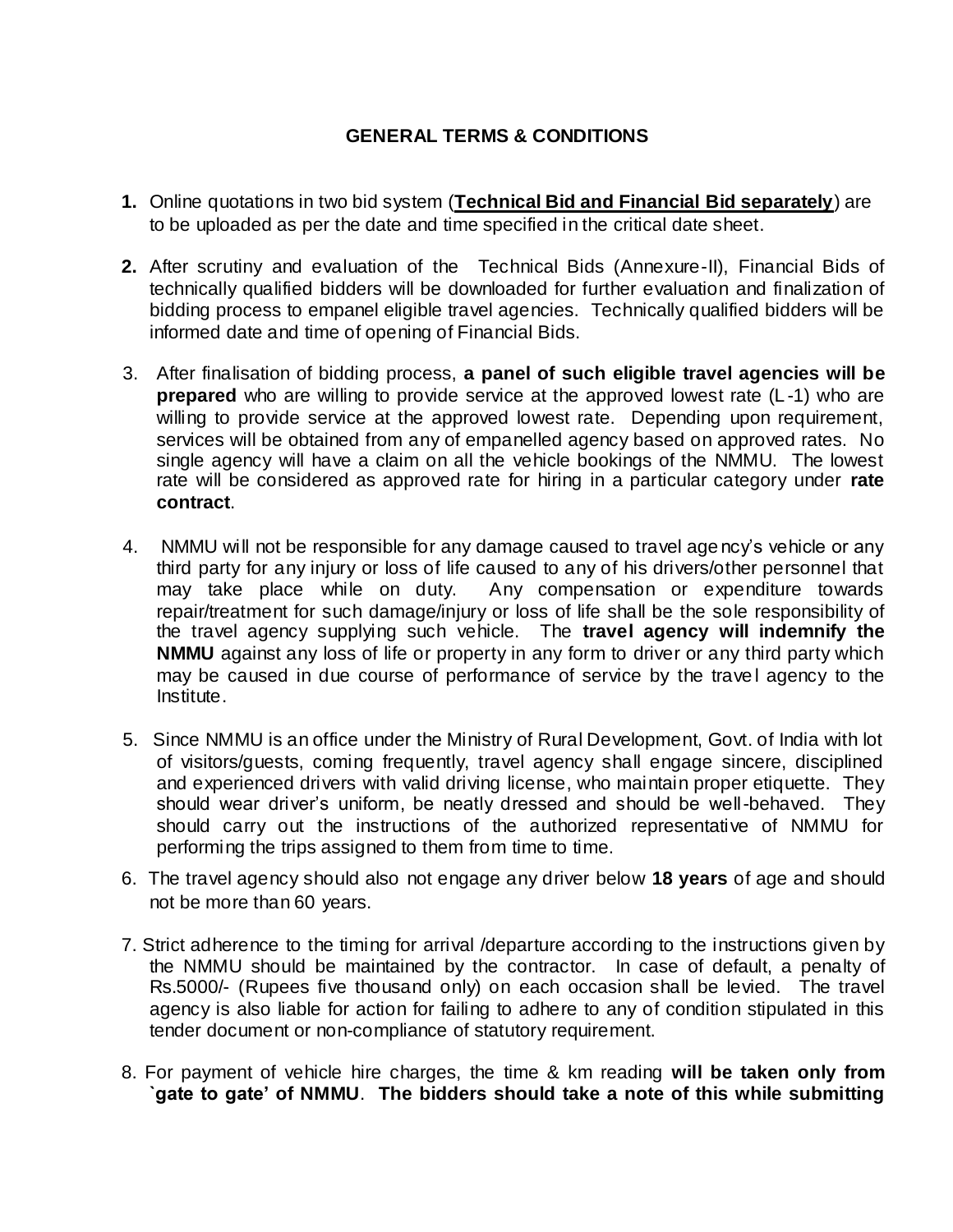**their offer/rates.** However, in cases where vehicle is directed by NMMU vehicle section to report or close directly at any place in the city, payment can be considered from the office of travel agency as per instructions of NMMU's authorized staff.

- 9. Non-compliance of any of terms and conditions in this tender or unsatisfactory service will make empanelled travel agency liable for removal from approved panel including forfeiture of Security Deposit submitted by the agency. Decision taken by the NMMU with the approval of competent authority will be binding.
- 10. The travel agency shall not refuse to provide services after completion of one year due to increase in fuel prices or any other reason, which will make them liable for forfeiture of their Security Deposit.
- 11.The travel agency participating in the bid shall have a registered office with required infrastructure at New Delhi. They must be in a position to supply the vehicle within a short notice of one hour time after receipt of requirement over phone from the authorized representative of NMMU.
- **12.**Empanelment of any travel agency will not entitle them any assured quantum of business under rate contract to their firm by NMMU. **Based on approved rates/rate contract to be finalised on completion of bidding process, NMMU will be free to hire vehicle from any of empanelled travel agency, as per NMMU's requirement for hired vehicles.**
- **13.**Tenderers must provide their rates strictly as per our requirements mentioned in Financial Bid Form (Annexure VI) of the tender documents.
- **14.**The contractor must be able to provide sufficient types of vehicles as indicated in the financial bid and other comparable vehicles as per the requirement of the NMMU, having valid permits, blue book, insurance etc..
- **15.**The contractor must be able to provide sufficient types of vehicles as indicated in the financial bid and other comparable vehicles as per the requirement of the NMMU, having valid permits, blue book, insurance etc.
- **16.**Incomplete or conditional tender will be summarily rejected.
- **17.**All vehicles provided by the contractor/bidder should have valid commercial permits to travel locally and any part of New Delhi/NCR.
- **18.**All vehicles should be in good running condition with upholstery etc. in proper shape.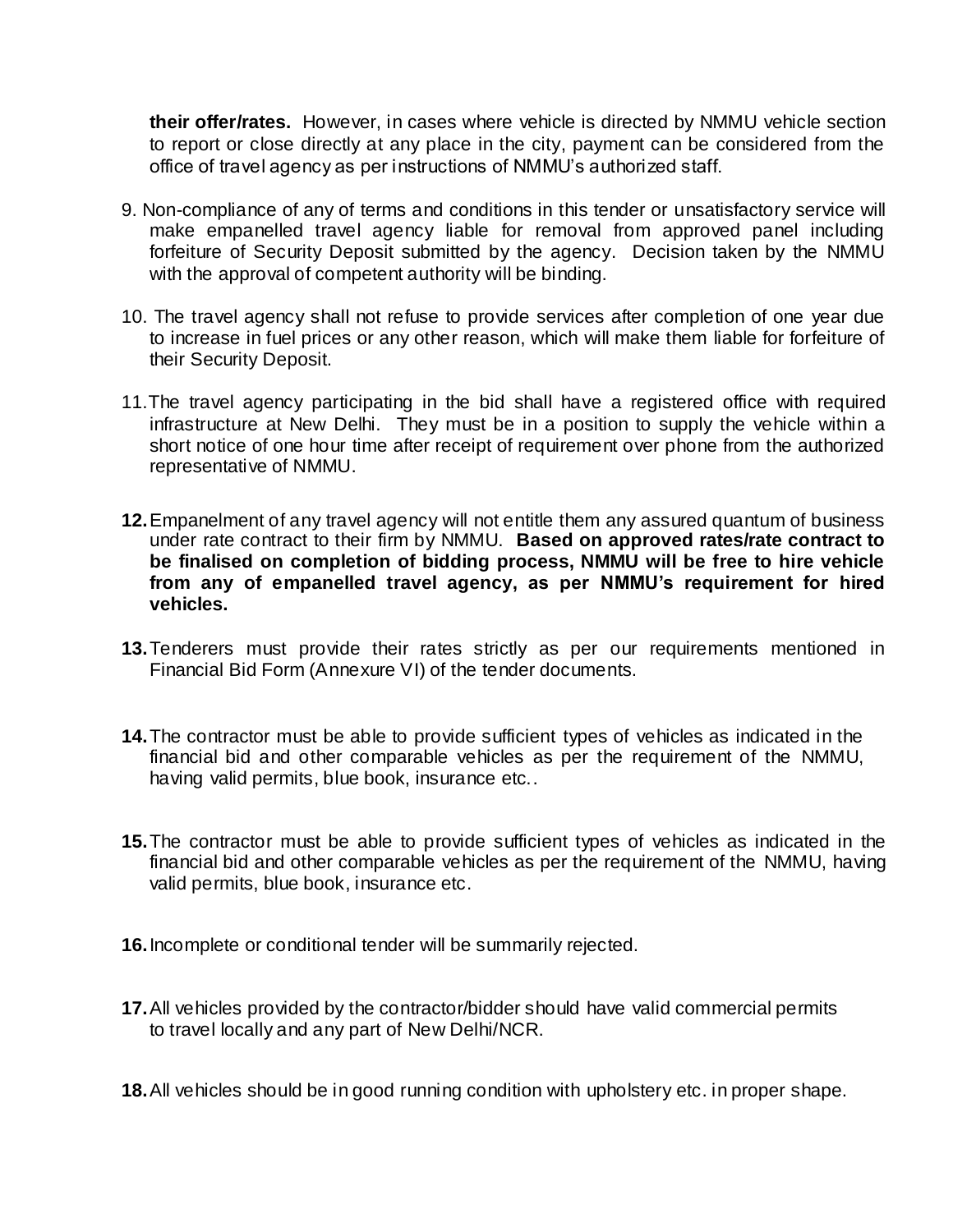- **19.**The driver deployed should have a valid driving licence, which should be produced by him as and when demanded by traffic personnel. Renewal of his driving licence from time to time will be the responsibility of the contractor/bidder.
- **20.**The drivers deployed should have good moral character and reasonable experience of driving and should be able to converse in Hindi as well as in English. He should be able to attend to minor repairs of vehicles while on route, in case of need. In case of outstation tours , drivers should carry sufficient cash/fuel card etc., so that in any case the officials using the cars need not to pay for any amount towards fuel charges/toll charges, etc
- **21.**The driver must report for duty at specified place at the specified time in clean uniform. He should maintain a proper record of mileage at the duty slip and get the same authenticated by the user officer/staff. The driver should maintain duty slips with complete details of kms. travelled/time of releasing etc. duly authenticated by the officer using the service. Besides he should be polite, courteous and service oriented at all times. He should provide his mobile number to the officials on demand.
- **22.**All the papers viz. insurance, registration, road tax, pollution certificate, valid license, etc. related to each vehicle should be readily available in each of the vehicles with drivers of the hired vehicle.
- 23.The persons engaged by the contractor/bidder will be the employees of the Contractor/Bidder and neither the Contractor / Bidder nor any such person shall have any right to claim in any subject to the NMMU.
- 24.The drivers/employees engaged by the contractor/bidder shall bide by the instructions provided by the security staff of NMMU and vehicles/persons will have to undergo security check as and when required.

#### 25.**The contractor/bidder shall arrange to obtain police verification certificate regarding the antecedents of the persons engaged by them.**

- 26.The rates offered by the Tenderers will remain valid for a period of one (01) year. The same may be reviewed at the time of renewal of the contract subject to satisfactory performance.
- 27.The contractor/bidder should convey without fail the car details i.e. car make & colour, car registration No., driver's name and his mobile number to officials of Car Desk and to the user of the car through telephone and SMS.
- 28.The driver must always be available with the car once he has reported to the user/guest of the NMMUand until its release by the user.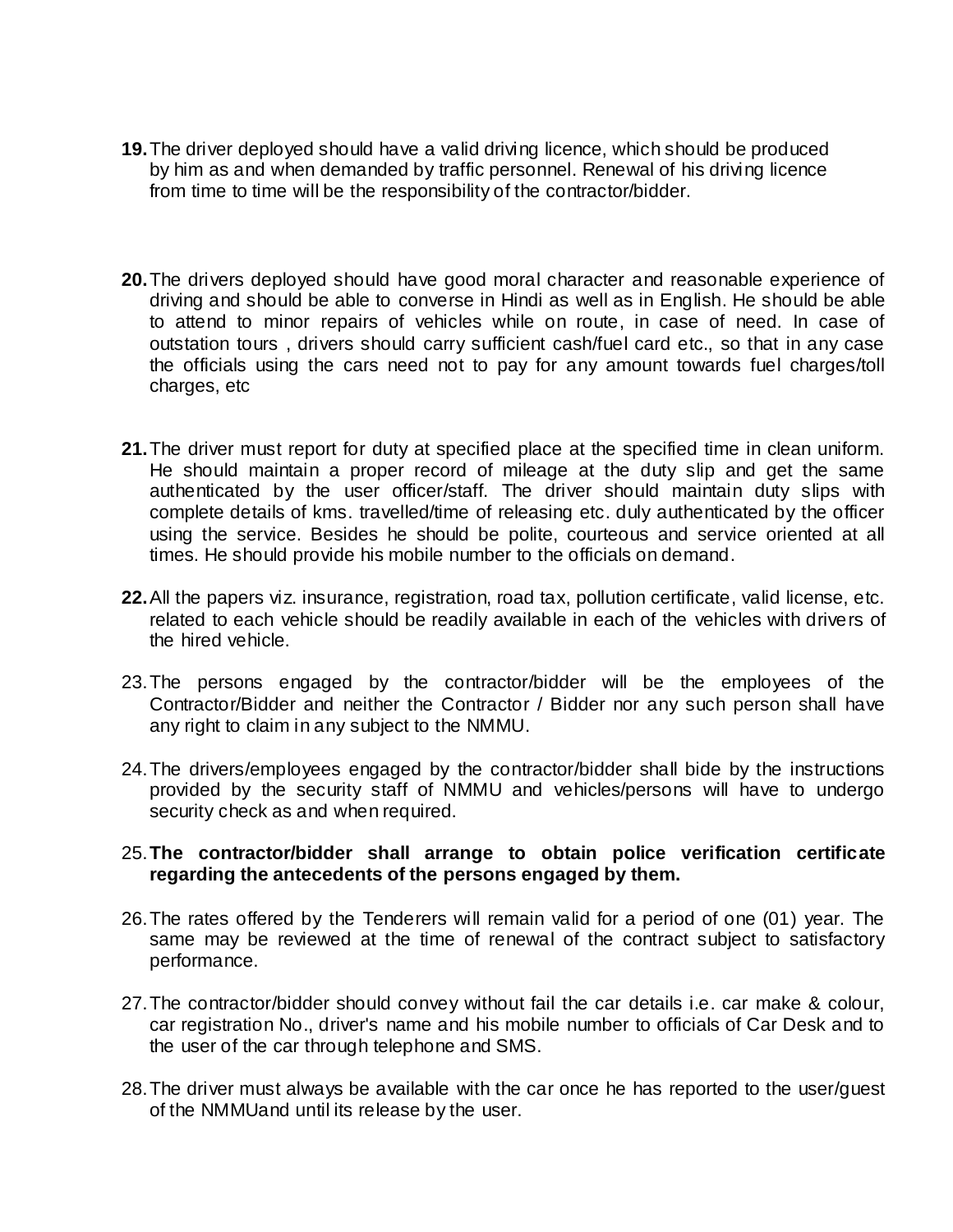- 29.The driver must carry a placard depicting particulars of the arriving guest / officer of the NMMU at the Airport/ Railway Station, etc including flight/train number etc. The contractor will ensure that there should be no deficiency of service on the part of drivers.
- 30.The contractor or its agents/ employees / drivers committing any breach of terms and conditions mentioned in the agreement and / or rendering unsatisfactory services in the opinion of the NMMU shall terminate the contract.
- 31.Punctuality and quality of service will be the essence of the contract. Therefore, the renewal of the contract will be subject to punctuality and satisfactory performance by the contractor/bidder.
- 32.The rates quoted shall be deemed to have included of all applicable taxes. If the Tenderers fails to include such taxes and duties in the tender, no claim thereof will be entertained by the NMMU.
- 33.**Terms of Payment**: Contractors are expected to submit their bills regularly on monthly basis. Except under cases of circumstances beyond the control of the NMMU, the payment of bills will be made within fifteen (15) working days and not later than forty five (45) days of production of bills provided bills are in order. Payments will be made through electronic mode. The empanelled contractor/s should furnish mandate/s for ECS/NEFT. No advance payment will be made.
- 34.In case the contractor is not able to provide the category of car for which booking has been made by the INMMU, he has to provide higher category of vehicle. However, payment will be made for the category of vehicle booked by the Institute.
- 35.The NMMU will not be responsible for any loss/damage/accident occurs by the hired vehicle and no claim will be entertained for the Incident. All the claims related to the loss/damage/accident will have to be borne by the contractor.
- 36.Tendering firm/company should have registered office at New Delhi.
- 37.In case a vehicle is requisitioned and the same does not reach at the appointed time and juncture, the NMMU will be free to call another vehicle from the open market and the expenses on this account will be deducted from the pending Bills/Security etc. Besides, a penalty of Rs. 500/-(Rupees Five Hundred Only) would be imposed for every such lapse.
- 38.All expenses will have to be borne by the firm in case of breakdown of the vehicle supplied. Immediate replacement of the breakdown vehicle will have to be provided.
- 39.The owner/firm should be available round the clock on his own direct telephone (office as well as residence) so as to respond to the call for vehicle in emergent cases. The Mobile Number must also be given. The firm should be able to provide vehicles on holidays or Sundays also.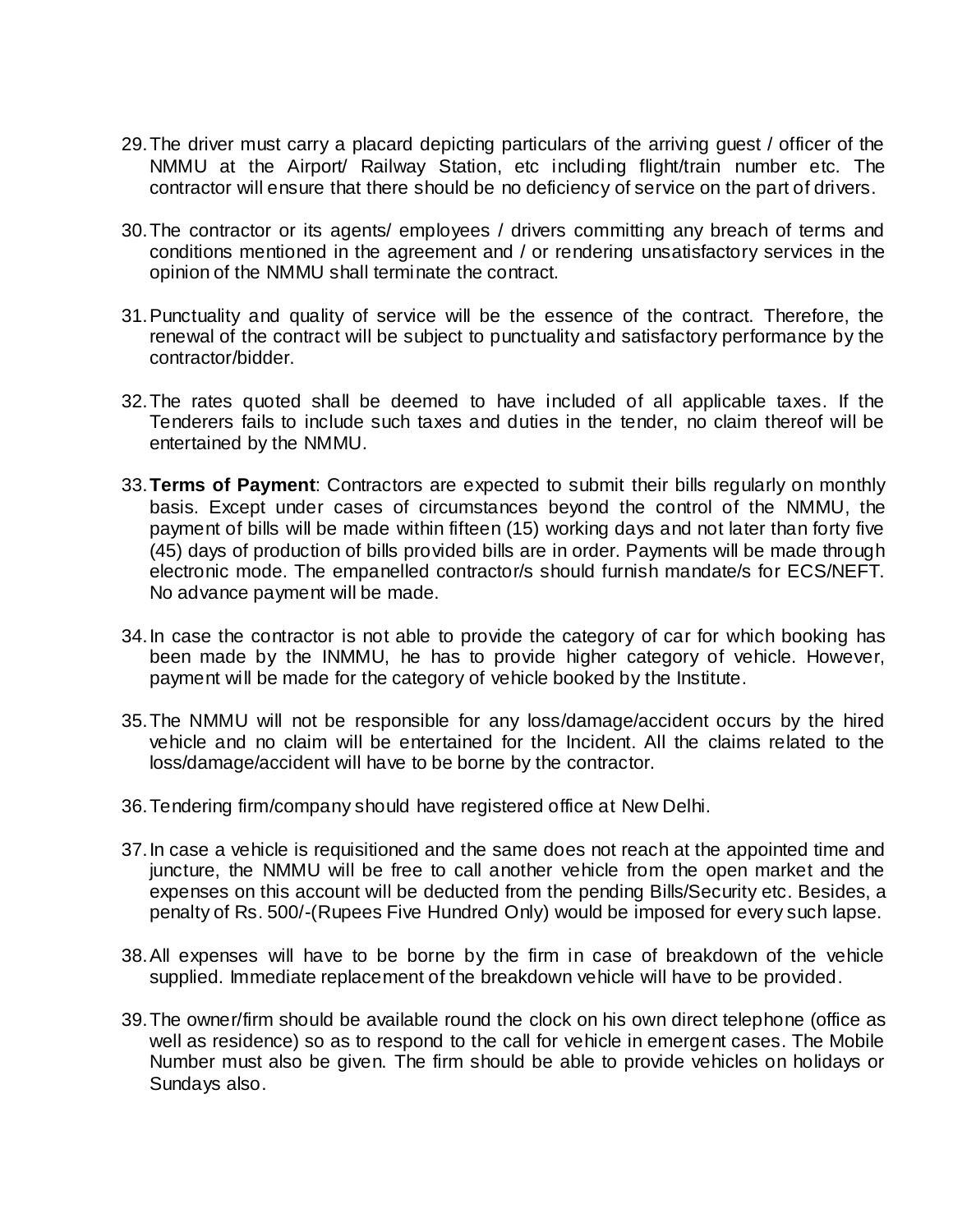- 40.The contract may be terminated at any time by the NMMU or by Contractor giving one (01) month notice to opposite party without assigning any reason thereof.
- 41.The bid validity period is 90(Ninety) days from the date of opening of the technical bids.
- 42.If the bidder has any direct or indirect relation with NMMU regular Employee or employees or contractual then declaration must be given before submission of the bid documents. In that case NMMU authority reserves the right to either accept or reject the bid documents without showing any reason thereof.
- **43.**The authorized person of the vendor or the driver of the hired vehicle will inform the Transport In-charge before taking release from the duty. If he fails to do the same then the bill for that particular date will not be entertained.
- **44.**The successful Tenderers shall execute an agreement with the Institute on Non-Judicial stamp paper of Rs. 100.00 within one month from the date of acceptance of Work order. Cost towards executing the agreement will be borne by the contractor.
- **45.**The initial contract will be for one(01) year and if it is found that the performance is satisfactory then it may be extended for further one(01) year only. No further extension will be done.
- 46. **Arbitration**: In the event of any question, dispute or difference arising out of these conditions or any conditions contained in the Work Order or in connection with proposed rate contract for hiring vehicle, same shall be referred to the arbitration of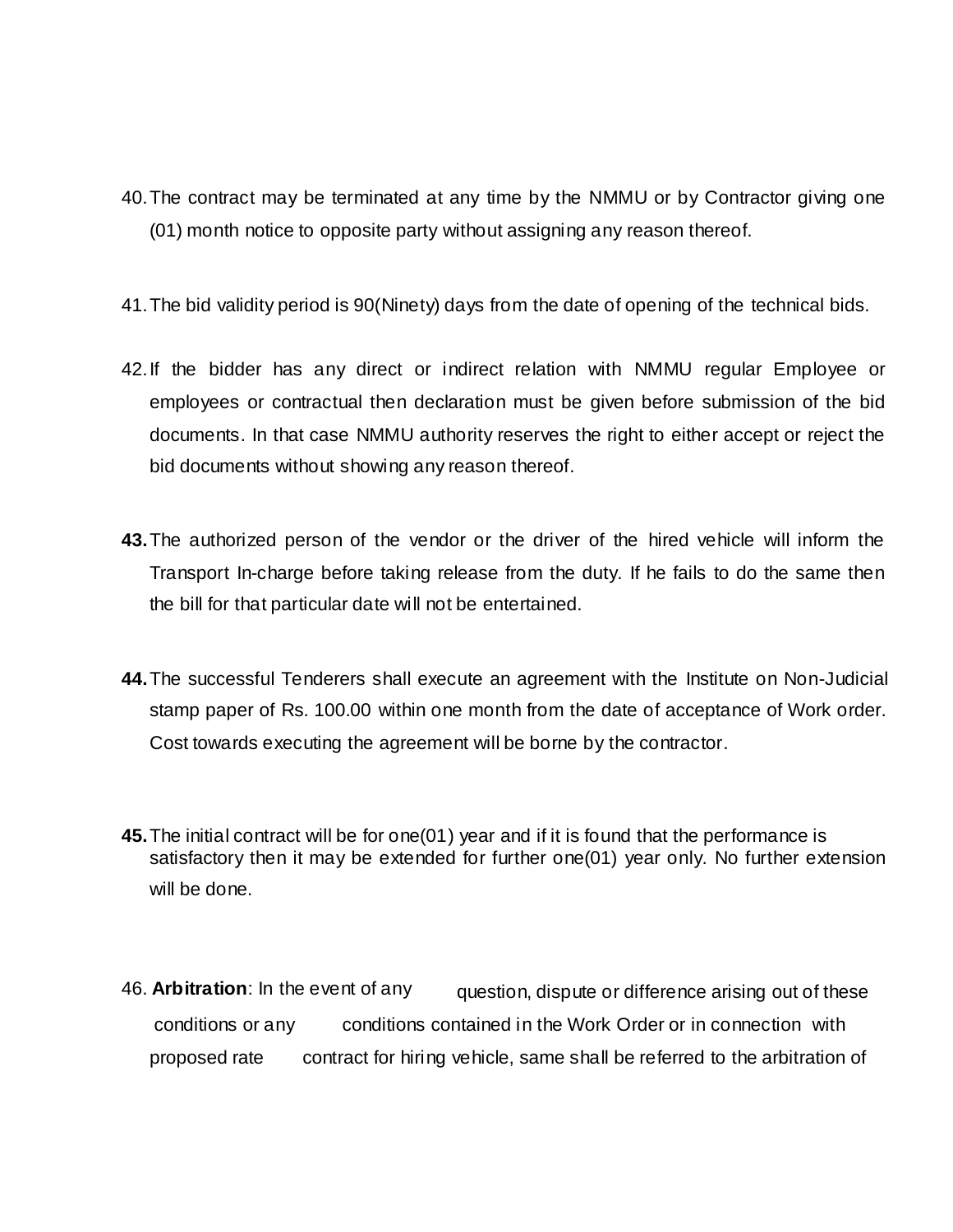the DIRECTOR GENERAL or his authorized representative for arbitration. The award of the arbitrator shall be final and binding on both the parties' i.e. empanelled travel agency and NIRDPR.

- 47. In case any legal dispute is raised, same will be settled in the Courts falling under the jurisdiction of New Delhi only.
- **48.** The Director General, NIRDPR reserves the right to reject any or entertain one or all the bids without assigning any reasons. The decision of the Director General, NIRDPR will be final in the matter.

**ASST. REGISTRAR (T)**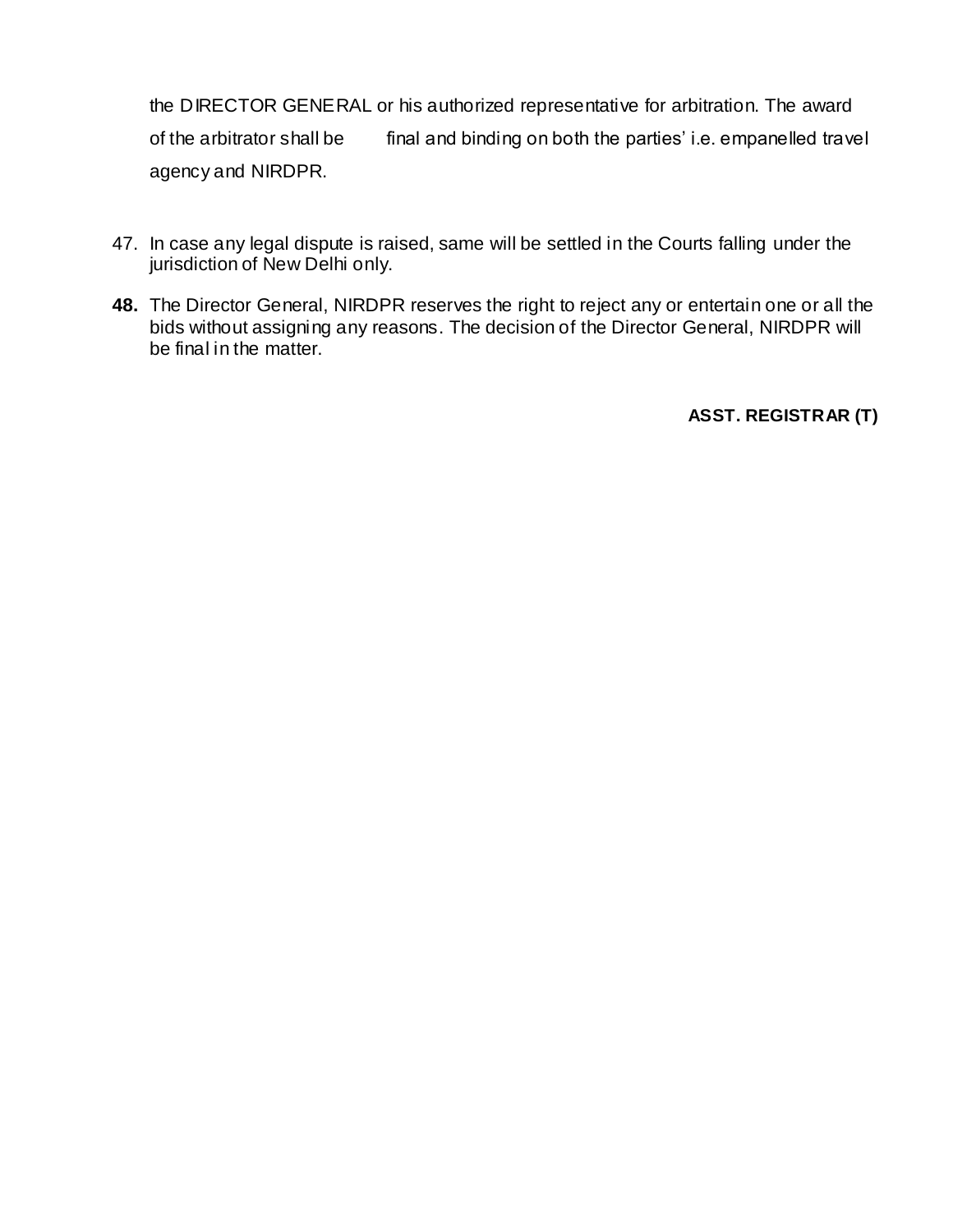# **NIRDPR, HYDERABAD – 500 030.**

# **C H E C K L I S T**

Tender Notice No. ::

Name of the Bidder ::

| $\mathbf{1}$            | Whether tender is uploaded in two bid form <i>i.e.</i> Technical bid<br>and Price bid.                                          | <b>YES</b> | <b>NO</b> |
|-------------------------|---------------------------------------------------------------------------------------------------------------------------------|------------|-----------|
| $\overline{2}$          | Whether all pages of the tender document are uploaded.                                                                          | <b>YES</b> | <b>NO</b> |
| 3                       | Whether Technical and Price bids are separately uploaded.                                                                       | <b>YES</b> | <b>NO</b> |
| $\overline{\mathbf{4}}$ | Whether Bid Security (Earnest Money Deposit / EMD) is<br>furnished.                                                             | <b>YES</b> | <b>NO</b> |
| 5                       | Whether Bid Security (Earnest Money Deposit / EMD) is being<br>sent to Asst. Registrar (T) within the stipulated time and date. | <b>YES</b> | <b>NO</b> |
| 6                       | Whether Bid Form in the official letter head is uploaded.                                                                       | <b>YES</b> | <b>NO</b> |
| $\overline{7}$          | Whether Bid Security Form has been uploaded.                                                                                    | <b>YES</b> | <b>NO</b> |
| 8                       | Whether details of minimum three similar orders executed in last<br>5 years as per "Annexure-II" have been uploaded             | <b>YES</b> | <b>NO</b> |
| 9                       | Whether details of ongoing orders under execution as per<br>"Annexure III" have been uploaded                                   | <b>YES</b> | <b>NO</b> |
| 10                      | Whether details of Organisation as per "Annexure-IV" have<br>been uploaded                                                      | <b>YES</b> | <b>NO</b> |
| 11                      | Whether details of Vehicles as per "Annexure-V" have been<br>uploaded                                                           | <b>YES</b> | <b>NO</b> |